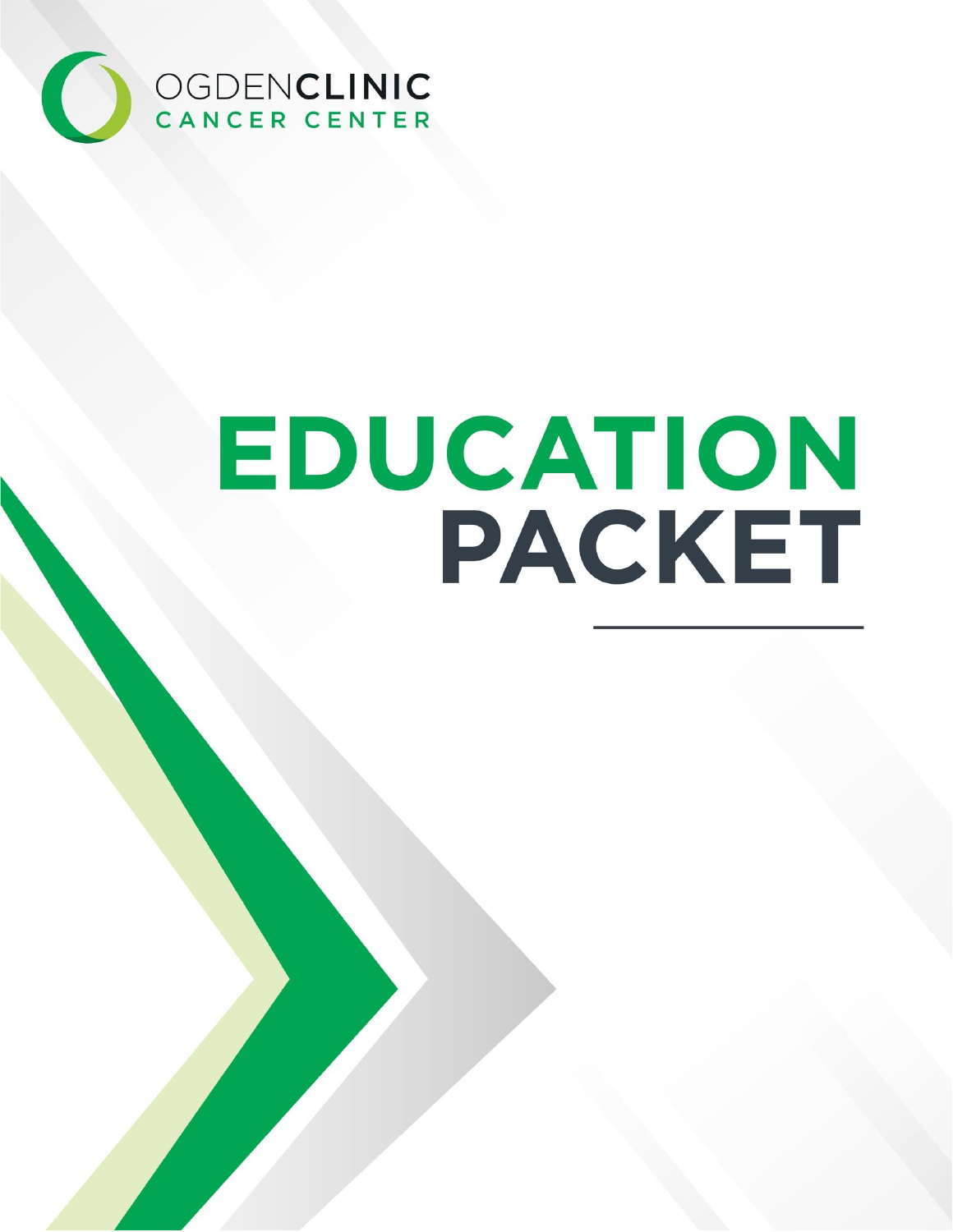(Press ctrl + click to jump to each section)

### **Contents**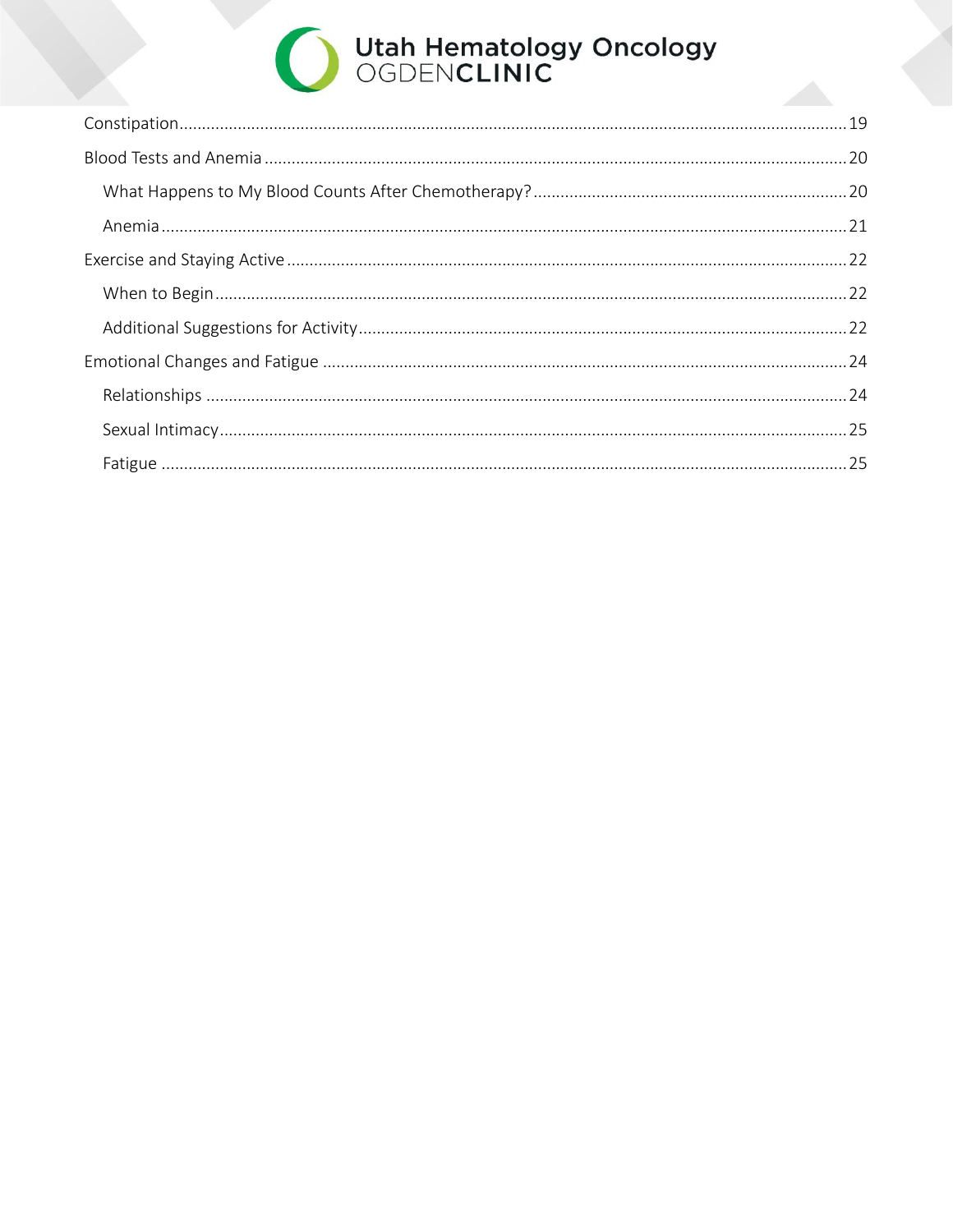## <span id="page-3-0"></span>*Welcome to Utah Hematology Oncology | Ogden Clinic*

You are now part of a team. Your team members are your family or support group, your doctor and his or her staff of nurses, medical assistants and others. One of our goals is to help you to be prepared to manage any side effects of your therapy. You are the one who profits the most in this team effort. We, at Utah Hematology Oncology, want to help you with every aspect of your disease. Whether your concern is due to your physical or mental wellbeing, we are here. We cannot help if we don't know you are having problems, so communication is important. Please feel free to ask questions and tell us your concerns. This is a vital part of your treatment.

To assist you during your treatment, here is the Utah Hematology Oncology (UHO) team:

- Medical Oncologist/Hematologist: Dr. Carl Gray
- Our Nurse Practitioners are Jan Davis, ACNP; Lynn Larsen, NP-C; Kylie Money, PA-C, and Kelly Mikesell, PA-C.
- **Registered Oncology Nurses** administer chemotherapy treatments, assist in education, help manage side effects, and will answer your questions about your diagnosis and treatment.
- **Medical assistants & Phlebotomists** help the physicians and nurse practitioners during your examinations, administer shots, and draw basic bloodwork.
- Receptionists will greet you when you arrive and help schedule your appointments.
- Our financial team will help with billing and insurance issues at 801-689-3900.
- Our Patient Financial Advocate is onsite for any follow-up questions at 801-689-3902.
- **For Medication Refills, call 801-689-3910.** Please have the bottle with you when you call. This ensures you get the correct strength and dosage. Also, please do not wait until you are completely out before calling for a refill. If possible, have refills completed at your doctors' visit. Once you have left a request, please allow 48-72 hours for refill processing and call the pharmacy. If you want to check the status of your request, please contact the pharmacy before calling our office.
- If you need questions answered, please call our office 801-476-1777. Your calls are important to us and we will do our best to answer them promptly. If you are asked to hold, please know we are assisting other patients. If you cannot hold, please leave a message and we will return your call as quickly as possible. We appreciate your patience.
- For additional information visit our website a[t http://www.utahhemonc.com](http://www.utahhemonc.com/)
- Please watch for an email to register for our portal to review your own lab results and information.
- When you come in for follow-up appointments, check in at the receptionists' desk. They will give you further instructions. If blood needs to be drawn, a phlebotomist from our lab may draw it or if you have a port it may be a RN, or if you just need a CBC or PT/INR the MA will draw it. Please check in 15 minutes before you are to see the physician. This will allow time for lab work if needed. We recognize your time is just as valuable as ours. Keep in mind that you may not be called back in the order that you arrive as there are multiple schedules going on.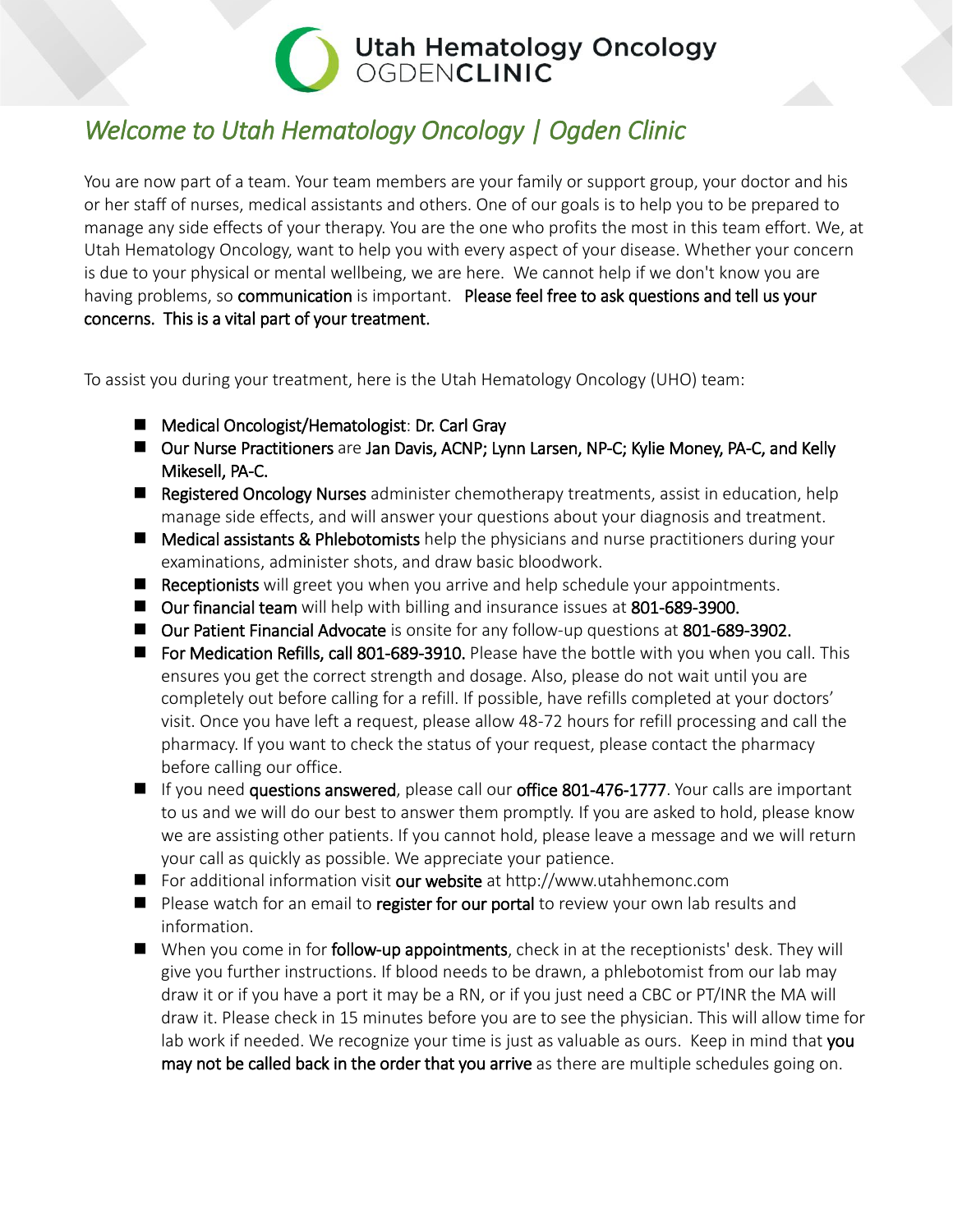

#### <span id="page-4-0"></span>About Clinical Trials at UHO

Clinical Trials-Community Cancer Trials of Utah (CCT), LLC is an independent, community practice-based research organization intended to provide cancer patients with access to high-quality clinical trials in their own community, away from the stresses, inconveniences and high cost of an academic medical center or hospital-based system. (CCT) is affiliated with Utah Hematology Oncology, PC and CCT's activities are conducted in cooperation with UHO's providers and staff and at UHO facilities. Your providers are in the best position to determine whether or not a specific trial is right for any given patient. While it may be appropriate to enquire about one of our trials for your condition, participation may not be a possibility due to defined selection criteria.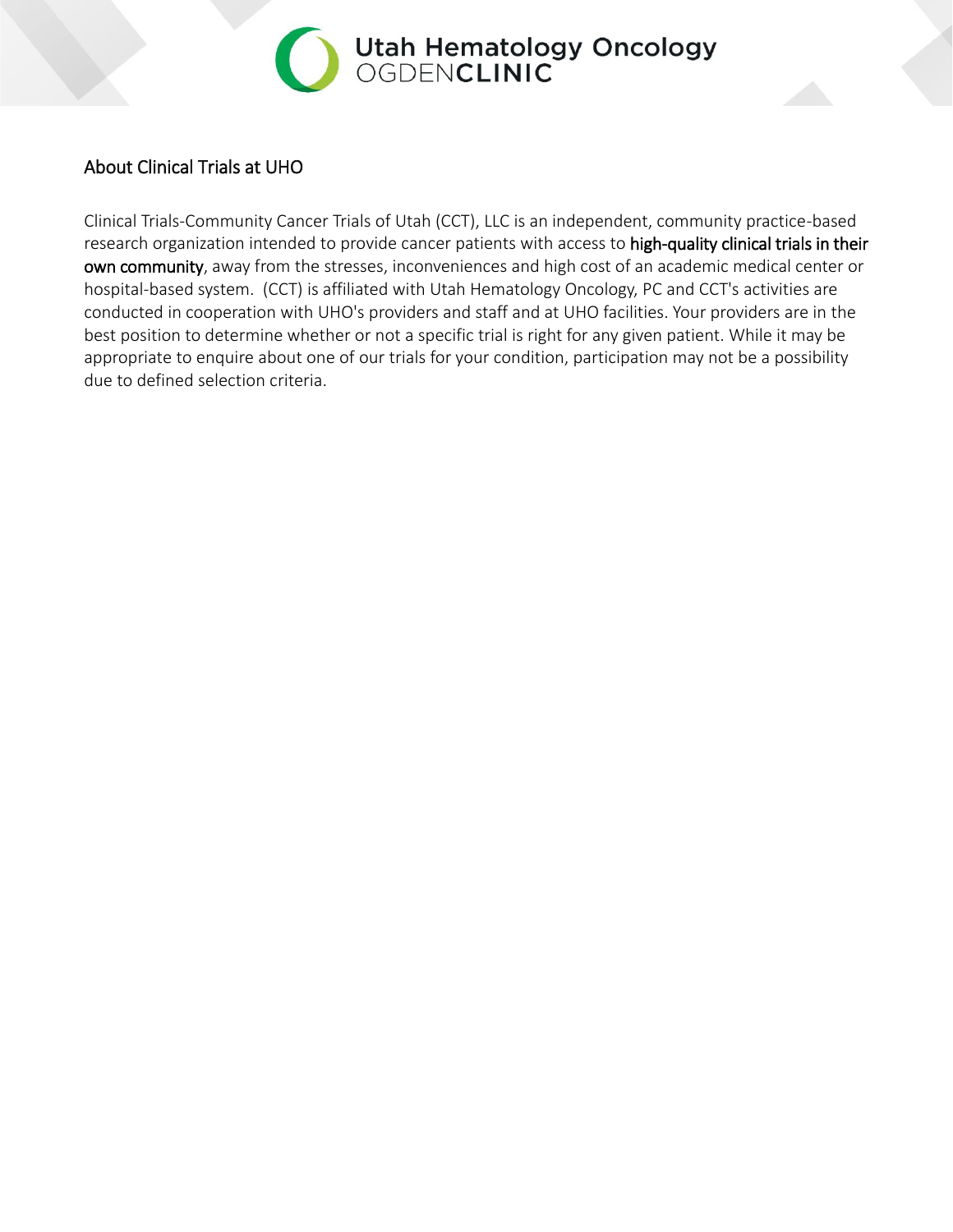### <span id="page-5-0"></span>*Cancer Goals and Treatment*

Cancer is the uncontrolled growth and spread of abnormal cells in your body. Normal cell growth is usually controlled. Cancer cell growth is not only uncontrolled but the cells that are growing and dividing are abnormal. Cancer cells divide more frequently and live longer than normal cells.

Cancer does not always present itself as a tumor. Some types of cancer cells circulate in our blood or lymphatic fluid. They create problems by taking up space that should be occupied by normal blood or lymph cells. These are cancers like leukemia or lymphoma. Biopsies or specific blood tests are often necessary before a diagnosis can be confirmed.

The smallest clinically detectable mass or tumor has at least 10 billion cells. This is why even after we no longer see a cancer, treatment may be continued for a period of time. A person who has had cancer is considered to be in remission when there is no evidence of that disease for at least five years.

There are more than 100 different types of cancer. Approximately one in three people will have a type of cancer at one time in their lives. Four out of 10 people with cancer will be cured.

#### <span id="page-5-1"></span>Treatments for Cancer

#### From the medical perspective, there are three ways to treat cancer: Surgery, radiation, and/or Chemotherapy (targeted therapy).

Sometimes more than one treatment will be used; this is called combined modality treatment. For example, radiation and/or chemotherapy may be used to first shrink the tumor followed by surgery. Surgery may be performed first to remove the bulk of the tumor and determine the extent of involvement. This is often followed by chemotherapy and/or radiation. Chemotherapy is often chosen as the preferred medical treatment. This is because chemotherapy circulates in your blood stream and attacks cells throughout your body. Radiation and surgery usually concentrate on very specific areas.

#### <span id="page-5-2"></span>Goals of Treatment

Three possible goals with chemotherapy treatment are:

- Cure: Absence of disease
- Control/Maintain: To prevent further spread of disease
- Palliation: Relief of symptoms produced by cancer

Even when a cure is unlikely, chemotherapy and radiation may still be used to help control disease growth or to try and bring some comfort from disease related symptoms like pain or swelling. This is called palliation.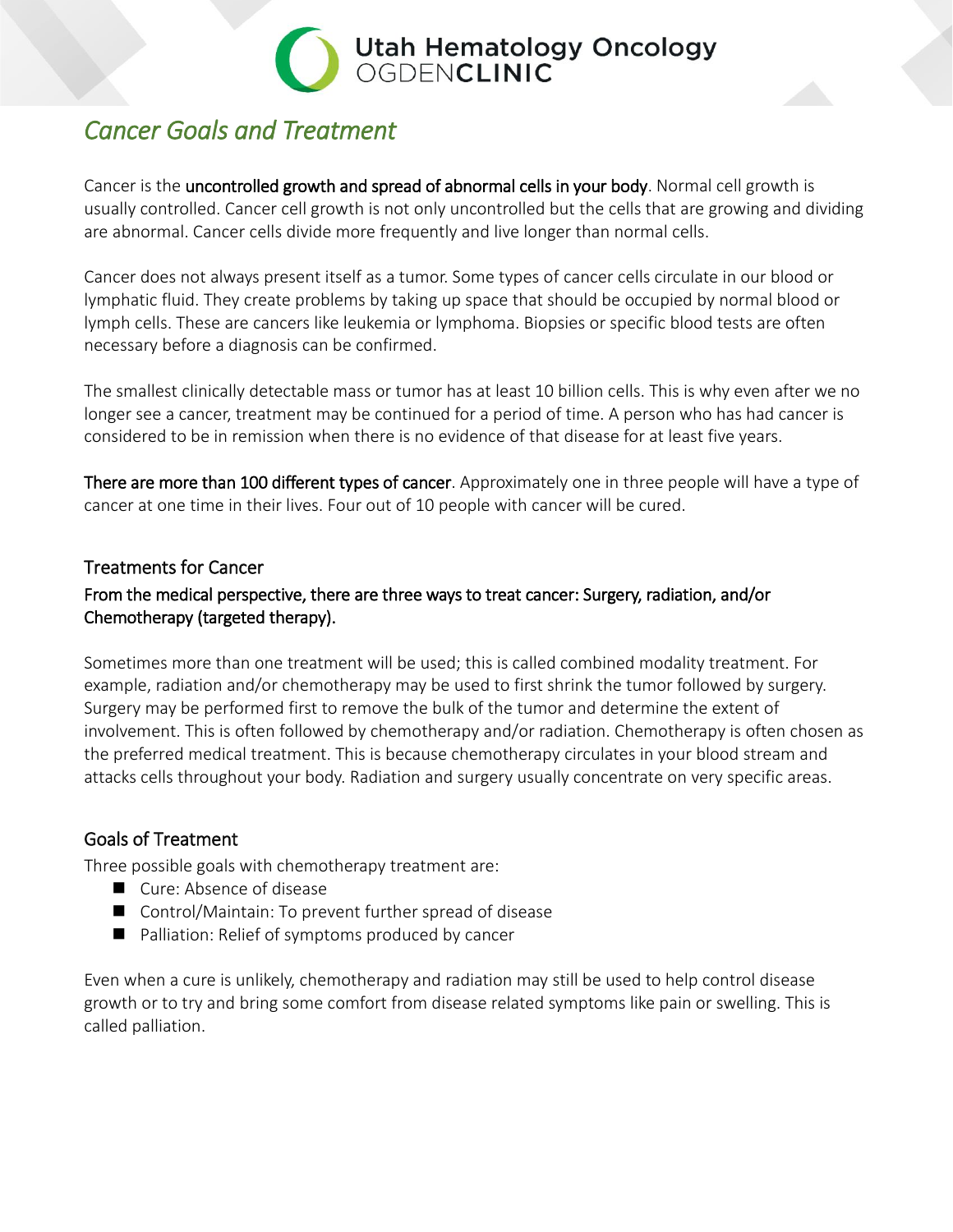## <span id="page-6-0"></span>*Details about Common Treatment Options*

#### <span id="page-6-1"></span>Targeted Therapy

These drugs work to target specific cancer cells or molecular targets. They work differently than antineoplastic agents. They work in different pathways depending upon the genetics or mutations found in your particular cancer type.

**Utah Hematology Oncology**<br>OGDENCLINIC

#### Targeted therapies differ from standard [chemotherapy](https://www.cancer.gov/Common/PopUps/popDefinition.aspx?id=CDR0000045214&version=Patient&language=English) in several ways:

- **Targeted therapies act on specific molecular targets** that are associated with cancer, whereas most standard chemotherapies act on all rapidly dividing normal and cancerous cells.
- Targeted therapies are deliberately chosen or designed to interact with their target, whereas many standard chemotherapies were identified because they kill cells.
- **Targeted therapies are often [cytostatic](https://www.cancer.gov/Common/PopUps/popDefinition.aspx?id=CDR0000756173&version=Patient&language=English) (that is, they block tumor cell [proliferation](https://www.cancer.gov/Common/PopUps/popDefinition.aspx?id=CDR0000046479&version=Patient&language=English) or growth),** whereas standard chemotherapy agents are [cytotoxic](https://www.cancer.gov/Common/PopUps/popDefinition.aspx?id=CDR0000044020&version=Patient&language=English) (that is, they kill tumor cells).

#### Types of Targeted Therapy

- **IMMUNOTHEREAPY/Biotherapy trigger the [immune](https://www.cancer.gov/Common/PopUps/popDefinition.aspx?id=CDR0000046356&version=Patient&language=English) system to destroy cancer cells. Some** immunotherapies are [monoclonal](https://www.cancer.gov/Common/PopUps/popDefinition.aspx?id=CDR0000046066&version=Patient&language=English) antibodies that recognize specific molecules on the surface of cancer cells. Binding of the monoclonal antibody to the target molecule results in the immune destruction of cells that express that target molecule.
- **Immune checkpoint inhibitors**: These drugs basically take the 'brakes' off the immune system, which helps it recognize and attack cancer cells.
- **Angiogenesis inhibitors** block the growth of new blood [vessels](https://www.cancer.gov/Common/PopUps/popDefinition.aspx?id=CDR0000045020&version=Patient&language=English) to tumors (a process called tumor angiogenesis). A blood supply is necessary for tumors to grow beyond a certain size because blood provides the [oxygen](https://www.cancer.gov/Common/PopUps/popDefinition.aspx?id=CDR0000538149&version=Patient&language=English) and [nutrients](https://www.cancer.gov/Common/PopUps/popDefinition.aspx?id=CDR0000044697&version=Patient&language=English) that tumors need for continued growth. Treatments that interfere with angiogenesis may block tumor growth. Some targeted therapies that inhibit angiogenesis interfere with the action of vascular [endothelial](https://www.cancer.gov/Common/PopUps/popDefinition.aspx?id=CDR0000044222&version=Patient&language=English) growth factor (VEGF), a substance that stimulates new blood vessel formation. Other angiogenesis inhibitors target other molecules that stimulate new blood vessel growth.

#### <span id="page-6-2"></span>**Chemotherapy**

Chemotherapy means chemical treatment. It is the use of chemicals to treat a problem. For example, Tylenol could technically be considered chemotherapy for a headache. But, society has come to associate the word "chemotherapy" specifically with cancer. In this case, the chemicals are used to interfere with cell growth and cause the cell to die or prevent them from growing. Another word you may hear is antineoplastic.

Will Chemotherapy Hurt Some of My Good Cells, Too?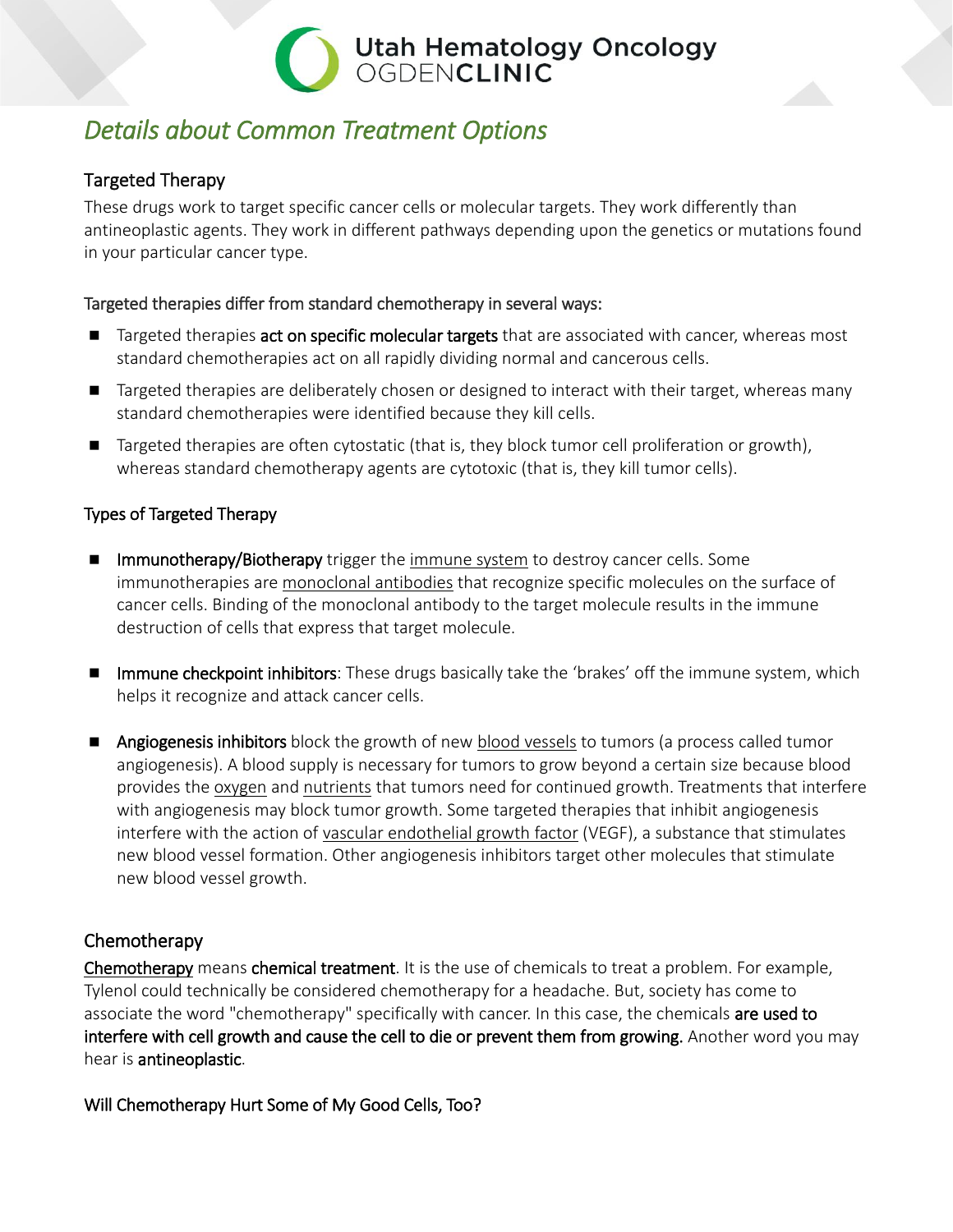Yes. Unfortunately, chemotherapy cannot tell a normal cell from a cancer cell. It can, however, attack a cell in a specific phase of cell division. This is one way chemotherapy works. Cancer cells, like your hair cells and the cells lining your gastrointestinal tract (mouth to rectum), divide more frequently. Because of this, they are more vulnerable to the insult of chemotherapy.

Normal cells will be replaced by your bone marrow during the recovery period between chemotherapy cycles. Cancer cells, since they are abnormal, hopefully will not regrow and will be further eliminated with repeated treatments of chemotherapy.

Remember, cancer cells divide and multiply more often than normal cells. Therefore, they are more likely to be destroyed with the chemotherapy.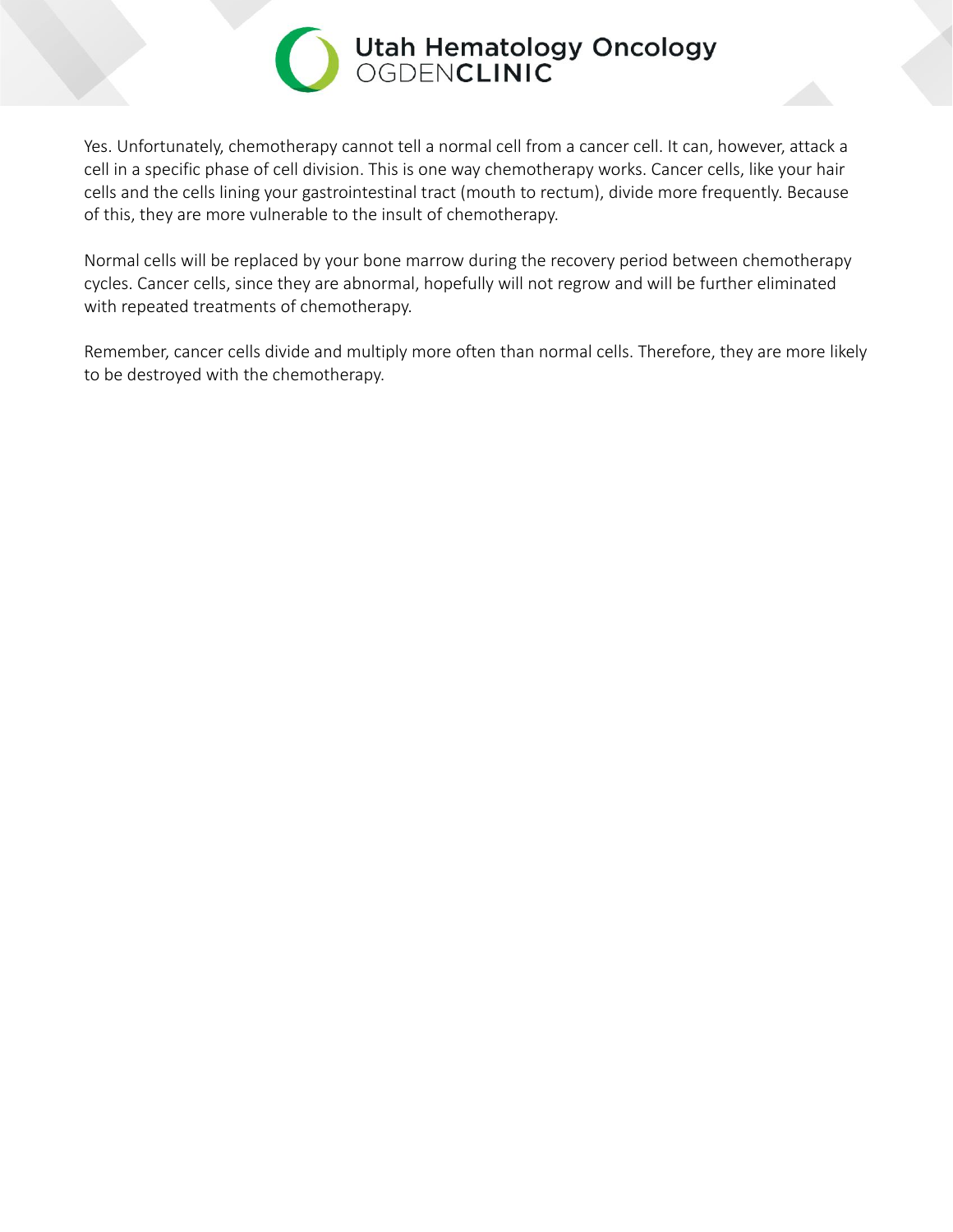

### <span id="page-8-0"></span>*Hair Loss*

Your nurse will tell you if hair loss is common with the medicines you are going to receive. Hair loss can occur slowly and may result in some thinning or it may happen very quickly, coming out in clumps. If you are experiencing dramatic hair loss you may want to cut your hair.

For some people, this side effect is the most difficult because it affects appearance. You may want to buy a wig, hat or experiment with some scarves to help you prepare. It is often easier to buy a wig before your hair is gone if you wish to have the wig match your current hair color and style.

After chemotherapy, your hair will begin to grow at approximately 1/2 inch per month. Sometimes hair grows back a different color. It may return curly when it used to be straight or vice verse. It is recommended that you do not color or Perm hair for about 6 months after treatment.

You may want to:

- Buy a wig, hat or scarves.
- Discuss your concern with your family and friends.
- Avoid perms or color treatments. Your hair might not fall out as quickly.
- $\blacksquare$  Place a towel on your pillowcase at night to help contain the hair you lose at night.
- Cut your hair short with an electric razor, but DO NOT shave your head.

If you lose your hair, you will become colder faster, wear a hat, nightcap, scarf or turban to conserve body heat. You may also lose other body hair. This is less common but sometimes men will not have to shave as frequently or women might have to pencil in their eyebrows. This is only temporary. The only time hair loss is permanent is when the hair follicle dies. This occurs with radiation to the head.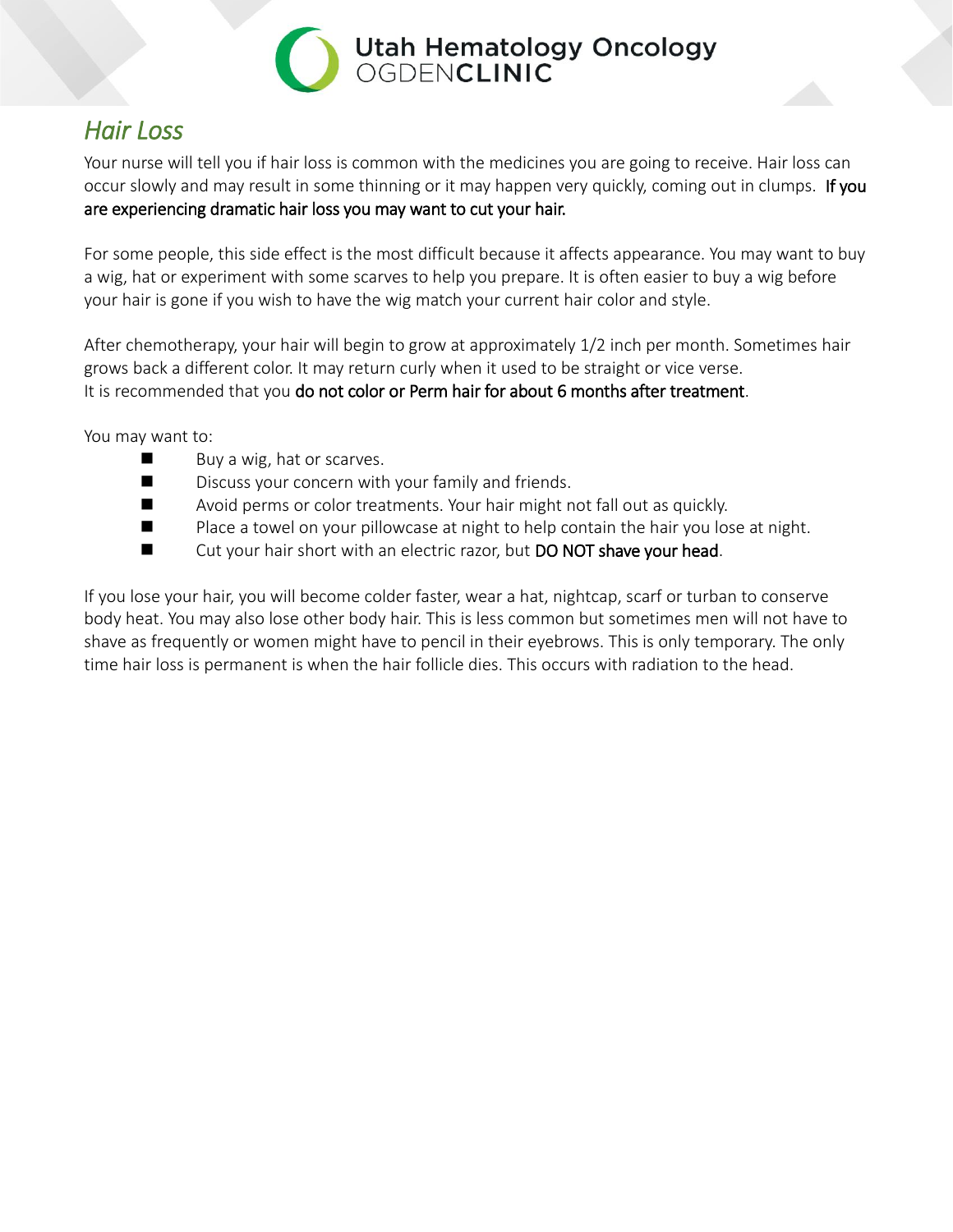## <span id="page-9-0"></span>*Medications, Safety, and Alternatives*

- Before starting treatment, make sure you tell your doctor about any other medications you are taking (including prescription, over-the-counter, vitamins, herbal remedies, etc.). Some of these may interfere with your treatment or cause more side effects.
- You may continue to use over-the-counter cold, bowel, headache, and skin care medications as needed, unless otherwise directed.
- ONLY If you are told your platelet counts are low then, avoid Ibuprofen, Aspirin, Meloxicam and herbs such as; cat's claw, dong quqi, evening primrose, feverfew, garlic, ginkgo, red clover, horse chestnut, green tea, ginseng (all have antiplatelet activity). Discuss with your doctor when it might be safe to resume.
- Do not receive any kind of immunization or vaccination without your doctor's approval while receiving treatment.
- Inform your health care professional if you are pregnant or may be pregnant prior to starting treatment.
- For both men and women: Do not conceive a child (get pregnant) while taking Chemo. Barrier methods of contraception, such as condoms, are recommended. Discuss with your doctor when you may safely become pregnant or conceive a child after therapy.
- Do not breast feed while undergoing treatment.
- Some medications can cause visual changes, dizziness and tiredness. If you have any of these symptoms, use caution when driving a car, using machinery, or anything that requires you to be alert.

It takes a few hours for your body to break down and/or get rid of most chemotherapy drugs. During this time, a small amount of chemotherapy comes out in your urine, stool, and vomit. It is unlikely that it should cause any problems if family members handle any fluids. Good hand washing is always recommended, and if you have further concerns waterproof gloves may be used.

#### <span id="page-9-1"></span>Safe Use of Alternative or Complementary Cancer Treatments

We will be treating you with **proven therapies** that have gone through rigorous testing to show that they are effective. If you are participating in a clinical trial, you may be given additional medications that is still undergoing evaluation. There are many complementary methods you can safely use along with standard treatment to relieve symptoms or side effects, to ease pain, and to help you better enjoy life.

Here is a partial list of some complementary methods some people have found helpful when used along with medical treatment:

- **Aromatherapy**
- **Art therapy**
- Biofeedback
- Garlic and herbal teas
- **Massage therapy**
- **Meditation**
- **Music therapy**
- **Perayer & spiritual practices**
- Yoga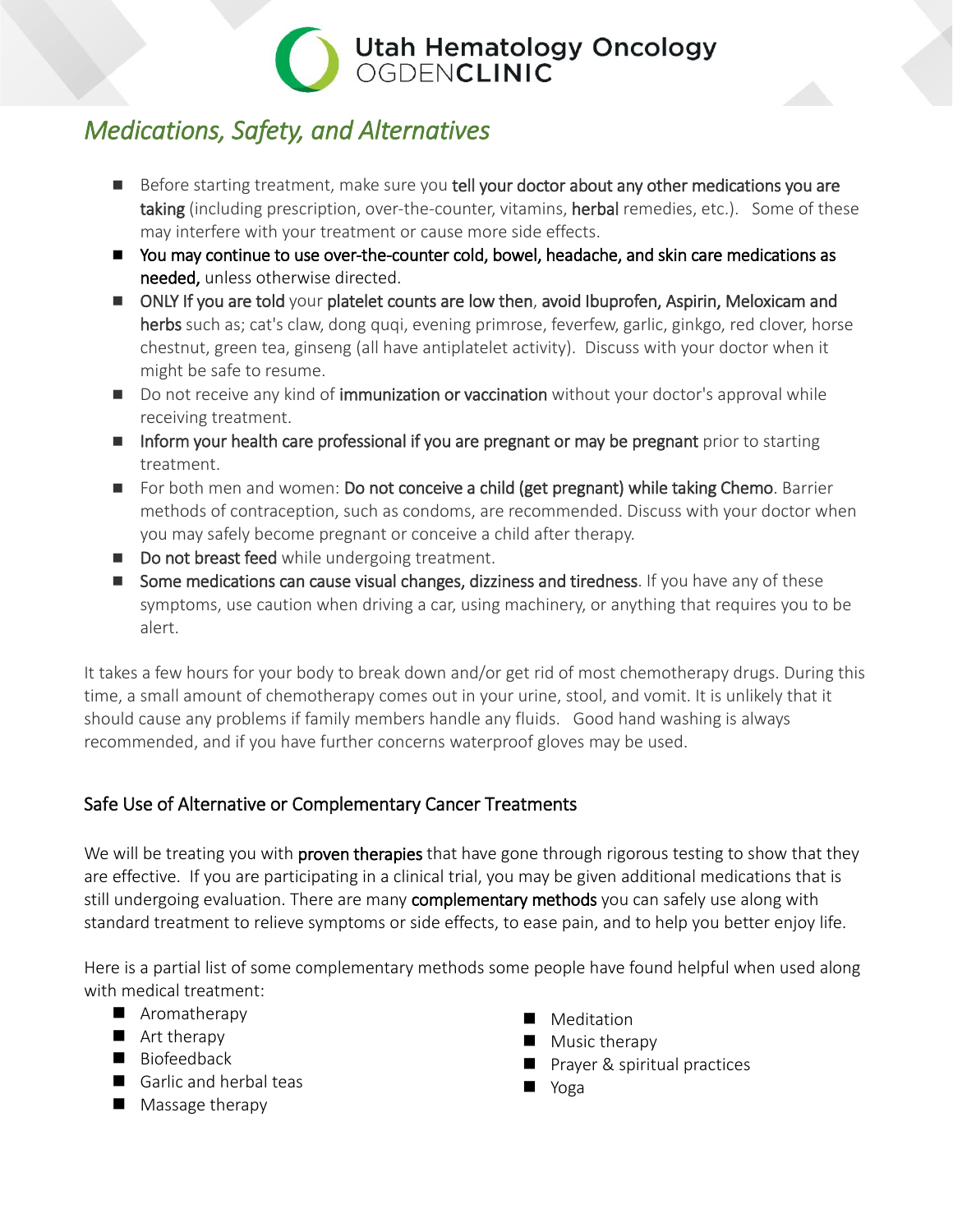

If you are thinking about using any alternative therapy, please talk to your doctor. Often patients do not tell their doctors about their decision. At times these medications may make the traditional treatment ineffective or worsen side effects. There is a great deal of interest today in alternative and complementary therapies. Mass communication, especially the Internet, makes it possible for people to share ideas and information very quickly. But, too often information on the Internet is written by promoters of useless treatments.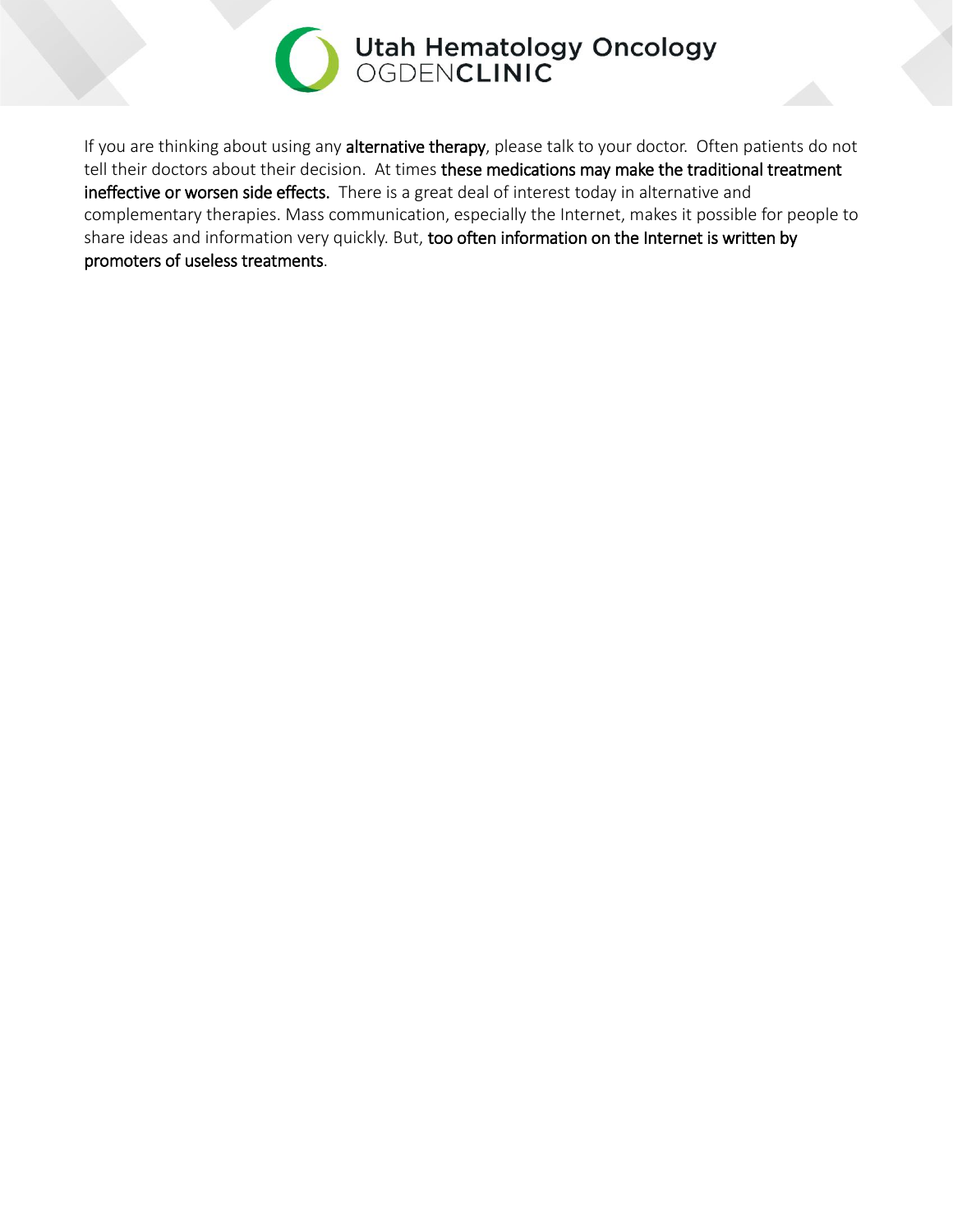### <span id="page-11-0"></span>*When to Contact Your Doctor or Healthcare Provider*

Seek emergency help immediately and notify your health care provider, it you experience the following symptoms:

- Shortness of breath, wheezing, difficulty breathing, closing up of the throat, swelling of facial features, hives (possible allergic reaction).
- Chest pain or pressure
- Development of confusion, hallucinations or seizure
- Fever of 100.5° F (38° C) or higher, chills (possible signs of infection).
- **Urinary retention or inability to urinate**
- Significant bleeding from nose, mouth, vagina, rectum that does not stop within 15 minutes.
- Symptoms associated with a possible blood clot, such as: chest pain or pressure; pain in your arms, back, neck or jaw; numbness or weakness on one side of your body; trouble talking; sudden or severe headache; sudden vision changes

The following symptoms require medical attention, but are not an emergency. Contact your health care provider within 24 hours of noticing any of the following:

- Nausea (interferes with ability to eat and unrelieved with prescribed medication).
- Vomiting (vomiting more than 4-5 times in a 24 hour period).
- Diarrhea (if more than 3-4 liquid bowel movements in a 24-hour period).
- Constipation- Call if more than 3 days without a bowel movement (unless this is normal for you).
- Unable to eat or drink for 24 hours or have signs of dehydration: tiredness, thirst, dry mouth, dark and decreased amount of urine, or dizziness (particularly with standing).
- Extreme fatigue (unable to carry on self-care activities or get out of bed).
- **Unusual bleeding or bruising.**
- Black or tarry stools, or blood in your stools.
- Blood in the urine, pain or burning with urination.
- Lip or mouth sores (painful redness, swelling or ulcers; white patches or film in mouth).
- Swelling, redness and/or pain in one leg or arm and not the other.
- Yellowing of the skin or eyes.
- Cough, shortness of breath.
- **Muscle cramps or twitching**
- Swelling of the feet or ankles
- Change in hearing
- Dizziness, confusion or visual changes
- Skin Rash
- $\blacksquare$  Eye irritation
- Tingling or burning, redness, swelling of the palms of the hands or soles of feet
- Signs of infection (sweats, cough, flu-like symptoms, shortness of breath, blood in your phlegm, sores on your body, warm or painful areas on your body)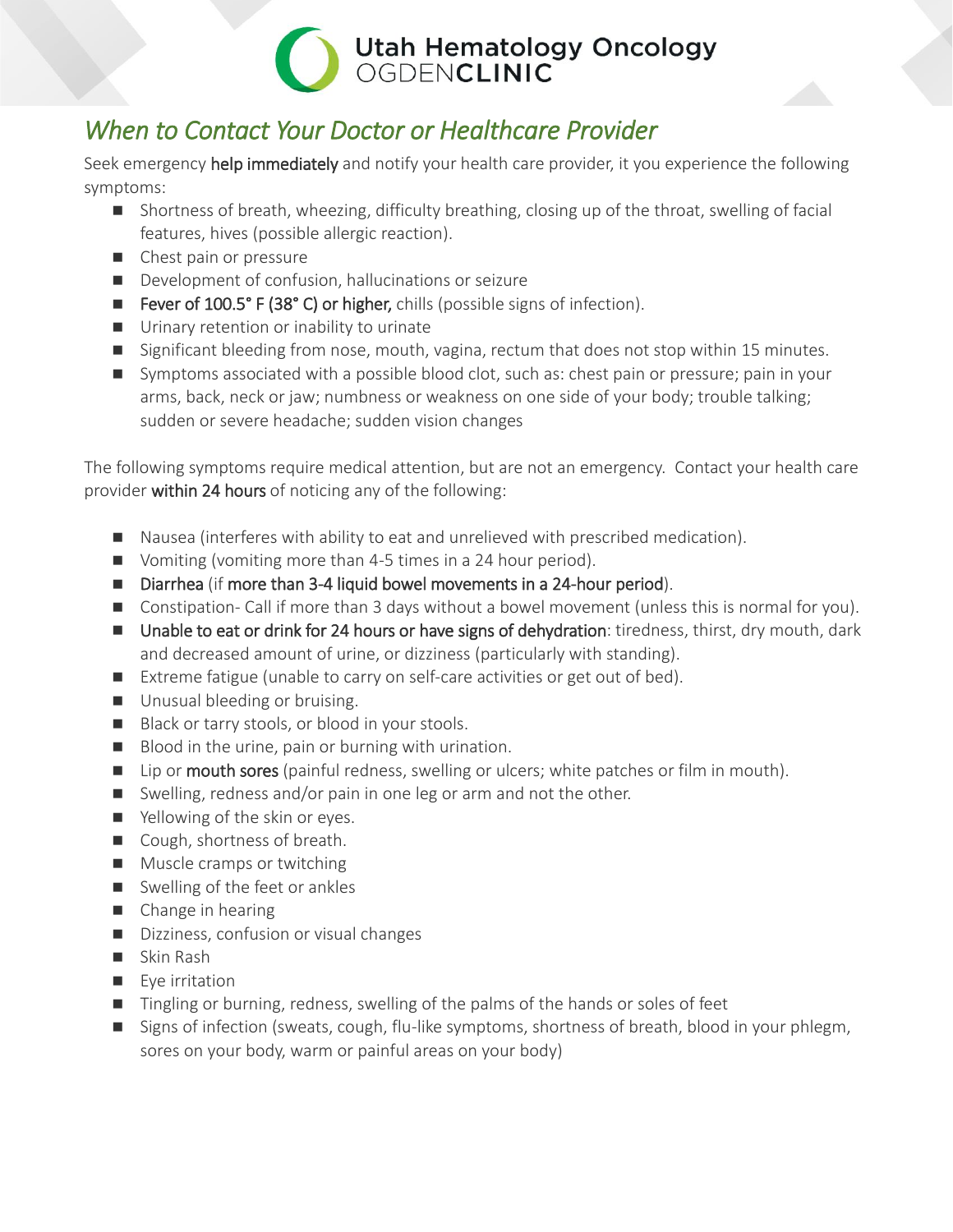

- Very bad sore throat, ear or sinus pain, cough, more sputum or change in color of sputum, pain with passing urine, mouth sores, wound that will not heal, or anal itching or pain (possible signs of infection)
- If you have redness or pain at the infusion or injection site.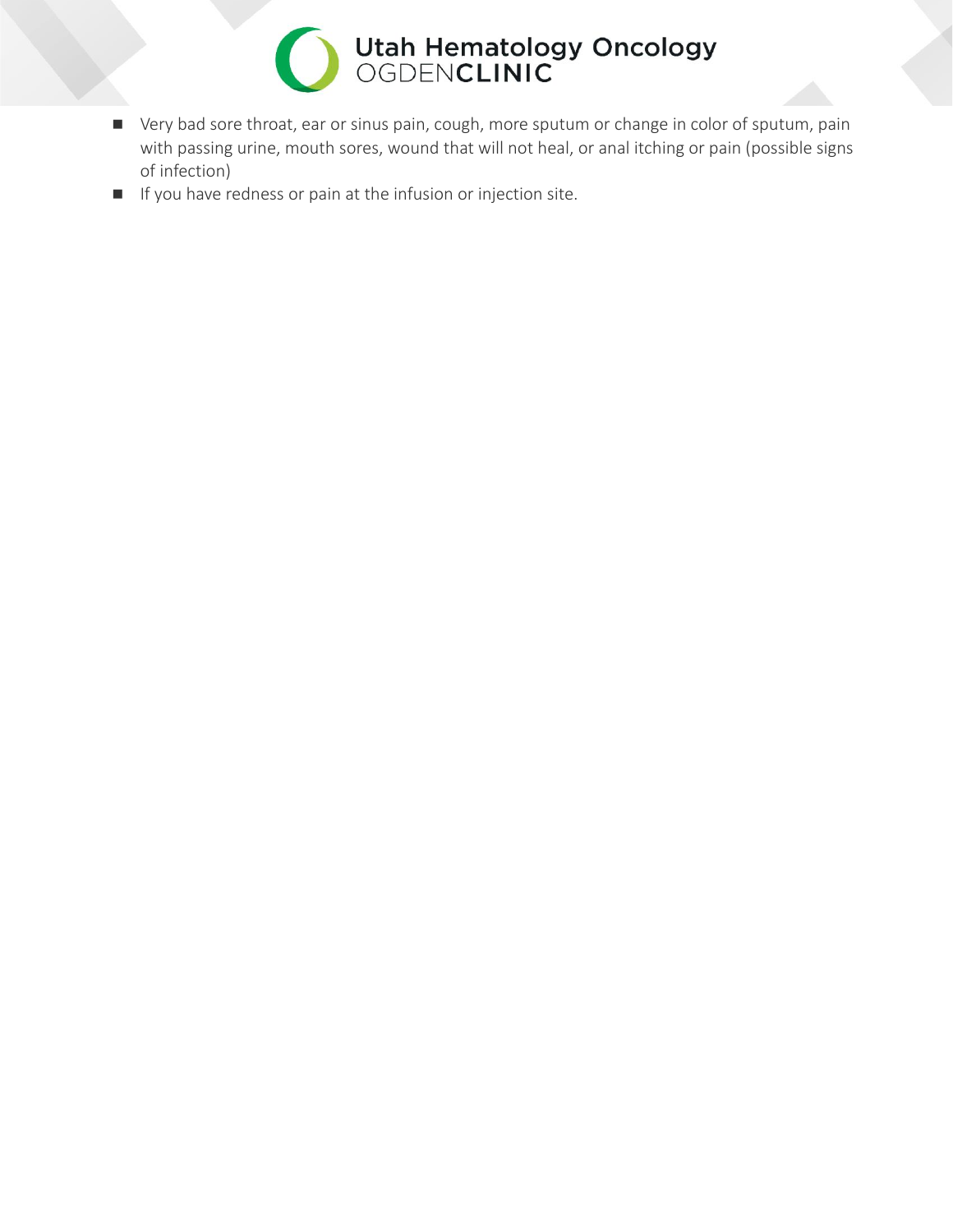### <span id="page-13-0"></span>*Infection and Fever*

We live in a world filled with germs and bacteria. Usually our bodies are able to keep us pretty healthy. It does this with the help of our white blood cells. These cells recognize and fight infections. Extra precautions should be taken during some treatments to decrease the risk of infection. Here are some things you should do if we tell you that you need to take precautions to lower your risk of infection:

- **Now Wash your hands thoroughly** and instruct other family members to do the same.
- $\blacksquare$  Take your temperature if not feeling well and call us immediately if it reaches 100.5 degrees Fahrenheit.
- $\blacksquare$  Stay away from anyone who is ill.
- $\blacksquare$  Do not be the one to clean pets' environments (i.e., litter boxes, birdcages, etc.)
- $\blacksquare$  Keep your mouth clean by brushing or rinsing after meals (see oral care).
- **Drink fresh water.**
- Do not use enemas, suppositories or douches unless you check with your oncologist.
- Discuss with oncologist prior to having any dental cleaning and work done.

Your doctor may decide to start a medication if your white blood cell count is low called growth factors, which are administered as an injection. These shots may cause some bone pain as they stimulate your bone marrow to produce white blood cells. We have found that taking "Claritin" (loratadine) 10 mg every day prior to a shot may help relieve the pain. You may restart this if bone pain continues after shots are done.

It is also remotely possible you will need to be hospitalized. We try to keep you out of the hospital, but sometimes it is necessary, especially if you are feeling very ill with your fever. If you notice any signs or symptoms of infection, call your doctor. This would include:

- A fever with or without chills that reaches 100.5 degrees Fahrenheit
- **Burning, frequency or urgency of urination**
- Sores or pain in the mouth or throat
- A new cough or colored sputum (white, yellow, green or brown)
- $\blacksquare$  Swollen, red, painful areas of skin
- $\blacksquare$  Draining wound(s)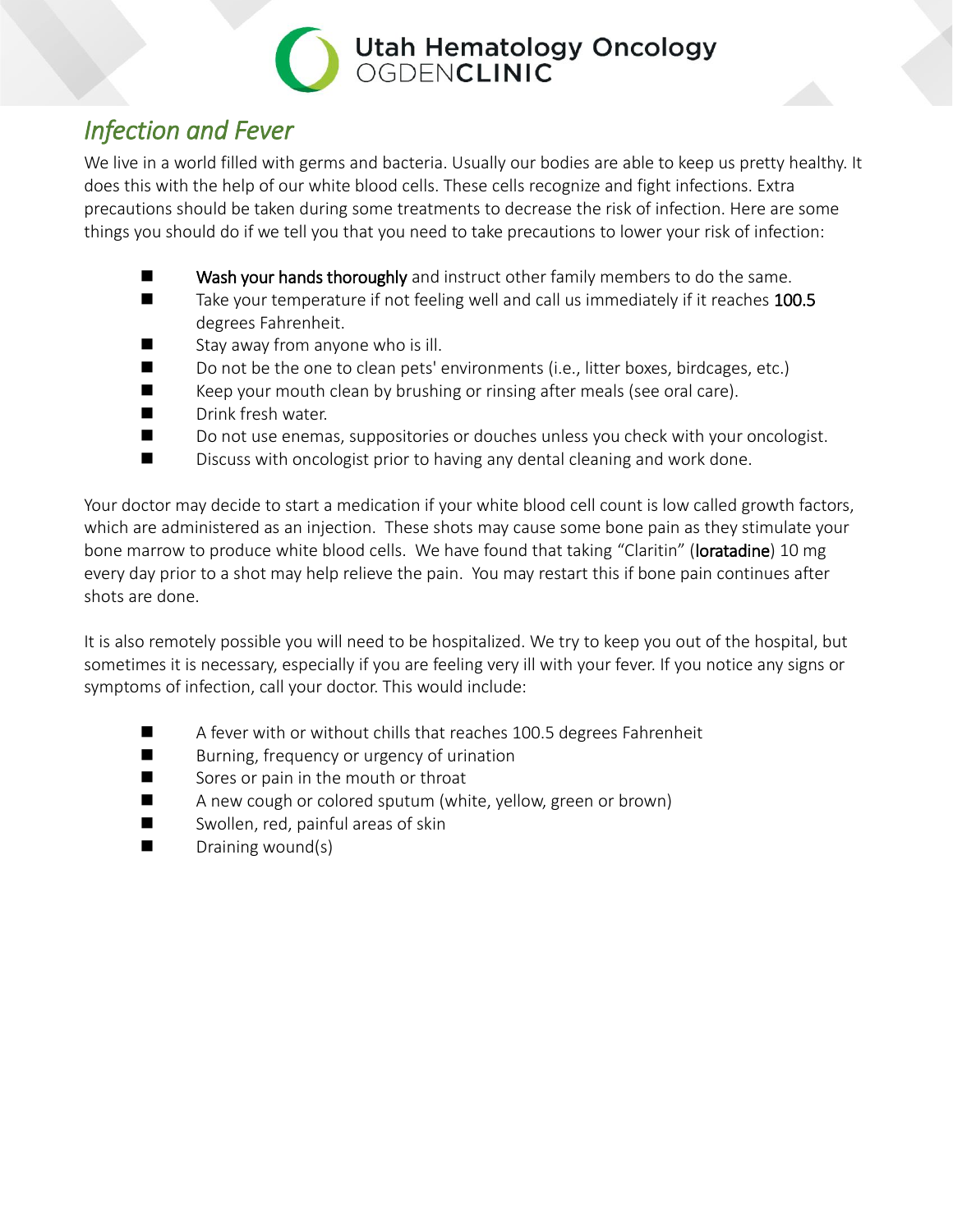## <span id="page-14-0"></span>*Fluids and Nutrition*

#### <span id="page-14-1"></span>Why is drinking fluids so important?

In our bodies, water performs the following functions:

- $\blacksquare$  Helps to keep cells, joints and other tissues lubricated  $\blacksquare$  Helps rid the body of waste
- $\blacksquare$  Helps to maintain body temperature  $\blacksquare$  Transports needed nutrients
- **Plays an important role in metabolic activity**  $\blacksquare$  **Helps maintain muscle tone**
- 
- -

#### <span id="page-14-2"></span>How much do you need to drink?

- The recommended fluid intake per day ranges from 1.5 to 3.5 liters. (1 quart is about 1 liter)
- One way to figure out how much you need is to divide your weight in pounds by 2. This is the number of ounces you need for one day. (8 ounces =1 cup)

■ You may need more fluids if you are experiencing increased demands of disease and treatment; have increased metabolic activity, have a fever, or experiencing diarrhea.

 $\blacksquare$  Water should be the mainstay of your fluid intake.

#### *Many patients find they feel better if they drink at least three liters per day!*

#### <span id="page-14-3"></span>What fluids should you drink?

To prevent boredom, vary the beverages you drink. Best choices are:

- Water, flavored water, seltzers.
- Juices, sports drinks (unless you are diabetic or your doctor has told you to avoid these.)

■ Fruit smoothies. Add fruit, ice cream, sherbet or sorbet to juices. Mix in a blender for a refreshing smoothie.

#### Following are several ways to increase your fluid intake:

- Set a goal and keep a record to see if you are reaching your target.
- Combine juices with seltzer and crushed ice.
- $\blacksquare$  Keep fluids at hand in a cooler at your desk, in the car, or at home.
- Vary the fluids you drink. Try new beverages. Your tastes may change while on therapy.

#### Keeping a fluid diary journal

Until you set a routine, it may be helpful to keep a journal of how much you drink.

 Many people think they are drinking more than they really are. A journal can help you see your true intake.

#### Are there any fluids you should avoid or omit?

Avoid or limit alcohol.

Reduce your intake of drinks with caffeine. Caffeinated drinks pull water out of your system and dehydrate you. Keep in mind that no caffeinated drinks should count toward your fluid requirement. For every caffeinated beverage you drink, drink an equal amount of water.

■ Caffeine is present in coffee, teas (including iced), colas (including Mountain Dew), chocolate/cocoa.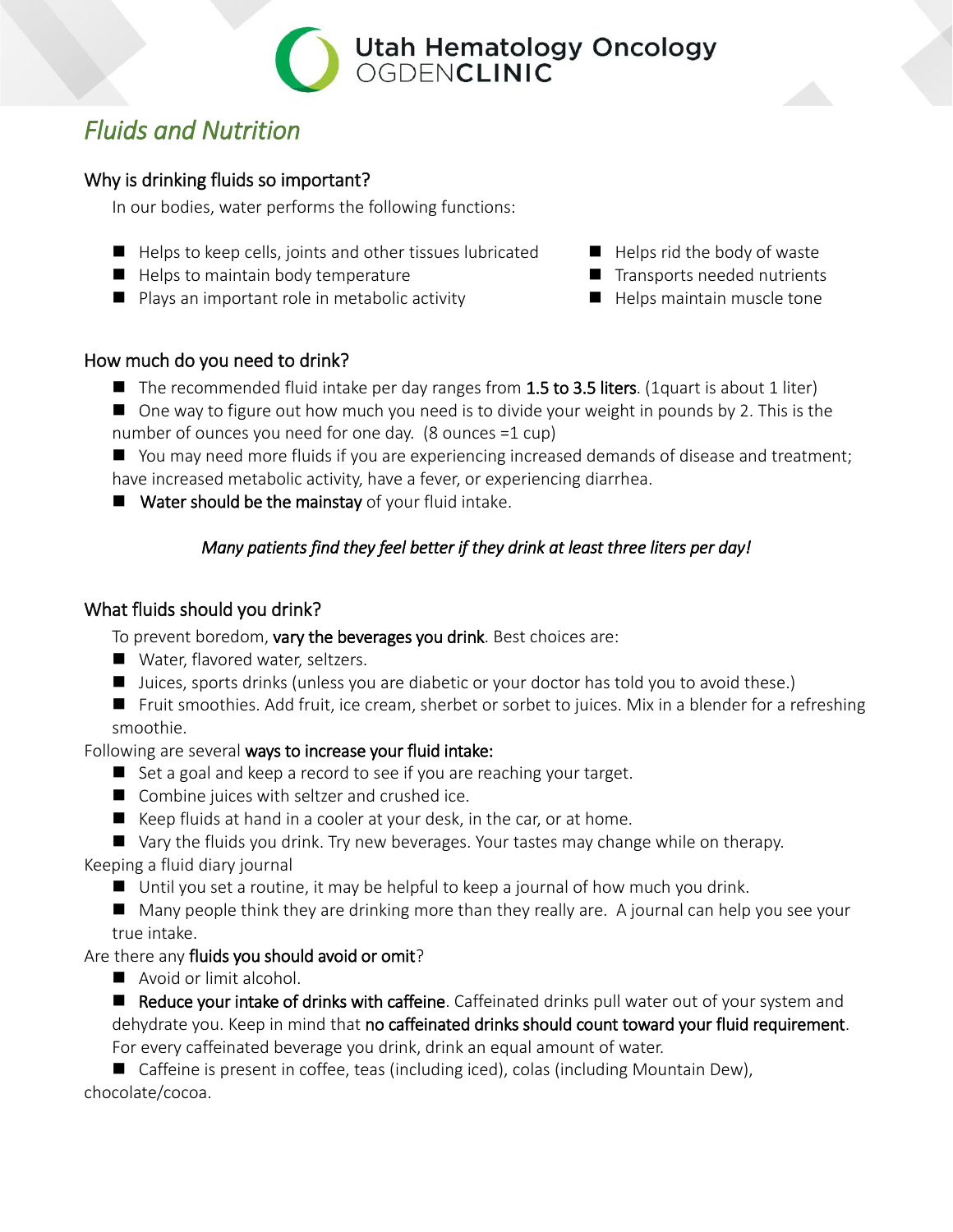

#### <span id="page-15-0"></span>How do you know if you are drinking enough?

There are a couple of ways you can tell if you are drinking enough.

- Check your urine color. Darker urine means you are not drinking enough while clear or very pale yellow means you are getting adequate fluids.
- Dizziness when changing positions, ie. from sitting to standing, may be a sign of dehydration.

#### Staying hydrated is a simple way you can help yourself and ease your side effects.

#### <span id="page-15-1"></span>**Nutrition**

Your food choices when you have cancer and are undergoing treatment may be very different from what you are used to eating. The main goal is to try to keep your weight constant. In order to minimize weight changes, heal properly, and maintain the energy to cope with all the new challenges treatment may bring, you should try to eat a wide variety of [high-calorie](https://stanfordhealthcare.org/medical-clinics/cancer-nutrition-services/during-cancer-treatment/high-calorie-snacks.html) and [high-protein foods,](https://stanfordhealthcare.org/medical-clinics/cancer-nutrition-services/during-cancer-treatment/high-protein-foods.html) including the following:

- **Milk, cream, and cheese**
- Cooked eggs
- Sauces and gravies
- Butter, margarine, and oil

Sometimes, the dietary recommendations you receive from your nutritionist may sound like the opposite of a healthy diet. Your care team may encourage you to follow a high-calorie, high-protein diet, especially if you are feeling weak or are underweight. Although you may not feel well or may not feel like eating, proper attention to nutrition can assist in an easier recovery.

Supplements such as Ensure or Boost may be recommended. Protein drink powders such as "Carnation Instant Breakfast" can also be used. Frequent smaller meals may also be better tolerated than larger meals. Adding protein rich snacks such a yogurt, cheese, or nuts.

We encourage you to eat fresh fruits and vegetables, but make sure to wash them well or peel them as you may be more susceptible to food borne illnesses.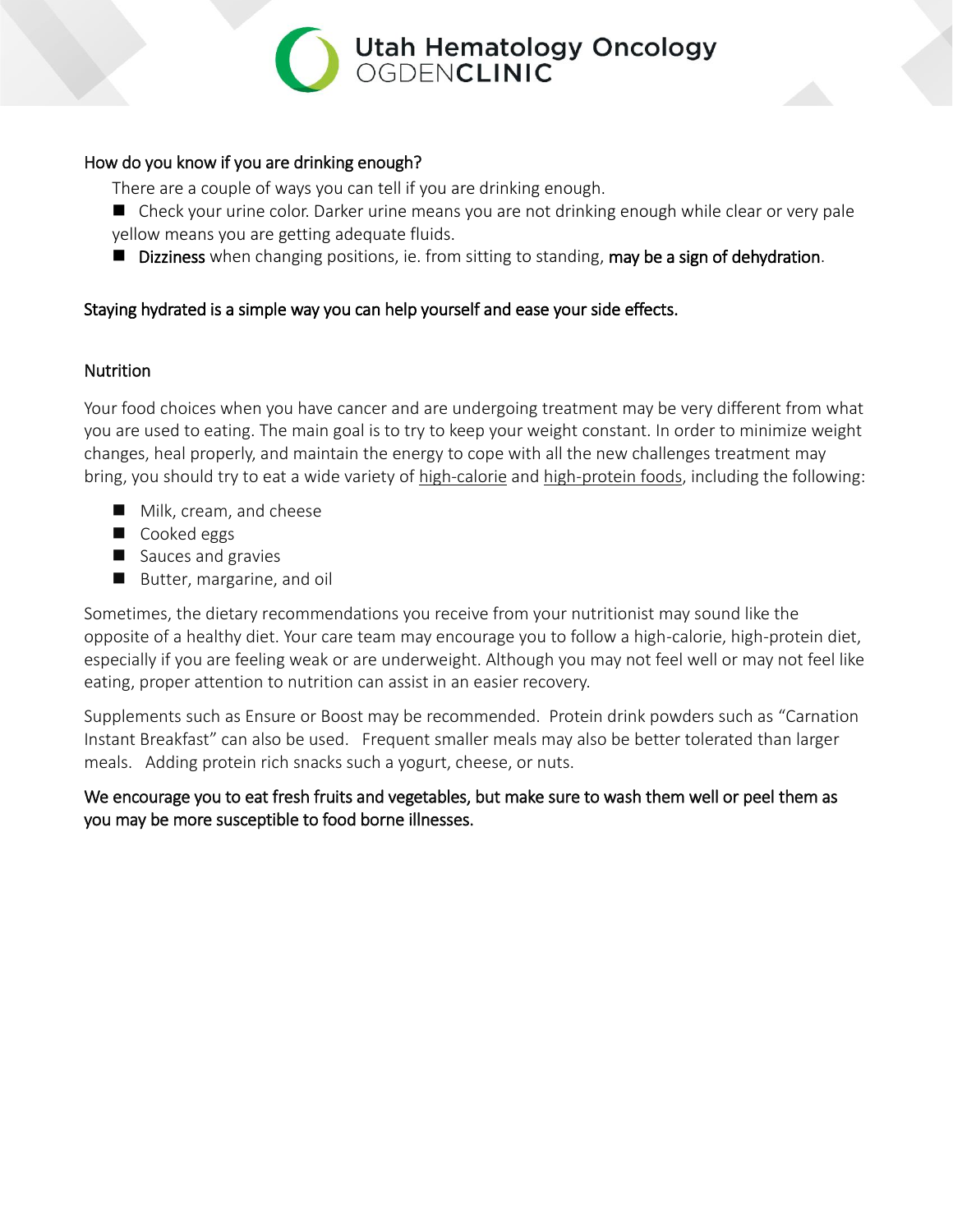### <span id="page-16-0"></span>*Nausea and Vomiting*

It is our sincere desire to make your treatments as tolerable as possible. Everyone is different, it may take a few adjustments in medications to find what works best for you. Do not feel that because you are receiving chemotherapy, you have to feel sick. If what you have been prescribed does not work for you, please let us know.

#### <span id="page-16-1"></span>Difference Between Nausea and Vomiting

Nausea is a feeling of sickness in your stomach. Vomiting is when you actually throw up. Just because you have one of these does not mean you will have the other. Our main goal is to prevent nausea and vomiting as much as possible. New anti-nausea and anti-vomiting medicines have greatly decreased these problems from chemotherapy for many people. We will administer preventative medications the day of treatment and prescribe anti-nausea medications to be taken at home as directed.

#### <span id="page-16-2"></span>Self-help Measures

- Eat small snacks five or six times a day. You may be able to eat sweet or salty foods better.
- $\blacksquare$  Rest after meals. Excess movements may increase the nausea. If you recline after meals, make sure your head is four inches higher than your feet.
- Drink fluids often throughout the day. Try to drink at least two to three quarts of fluid a day.
- $\blacksquare$  Strong odors from fragrances/foods can increase nausea.
- Sucking on lozenges and chewing gum may also help.

Foods to have on hand for nausea:

| Popsicles | Jello       | <b>Broths</b> | Tea          |
|-----------|-------------|---------------|--------------|
| Saltines  | 7-up/Sprite | Ginger ale    | Ginger snaps |

If you are not keeping food and fluids down, please call and schedule to come into our office for possible IV hydration and IV anti-nausea medication.

#### <span id="page-16-3"></span>About Anti-Nausea Medication You May Be Prescribed

- Take anti-nausea pills preventatively as directed or at the first feeling of nausea. Do not wait until you are vomiting, they can't help you if they don't stay down.
- Zofran (ondansetron) 8 mg tablets to be taken by mouth every morning and evening (or every 8 hours if needed) for three days (or longer) following treatment. This is an effective medication to prevent nausea.
- Compazine (prochlorperazine) 10 mg tablets to be taken by mouth every 6-8 hours as needed. This is an effective medication if you are **already nauseated** but may also be helpful in preventing nausea.
- Phenergan (promethazine) 25 mg tablets to be taken by mouth every 6-8 hours as needed. Phenergan can be taken with or without food.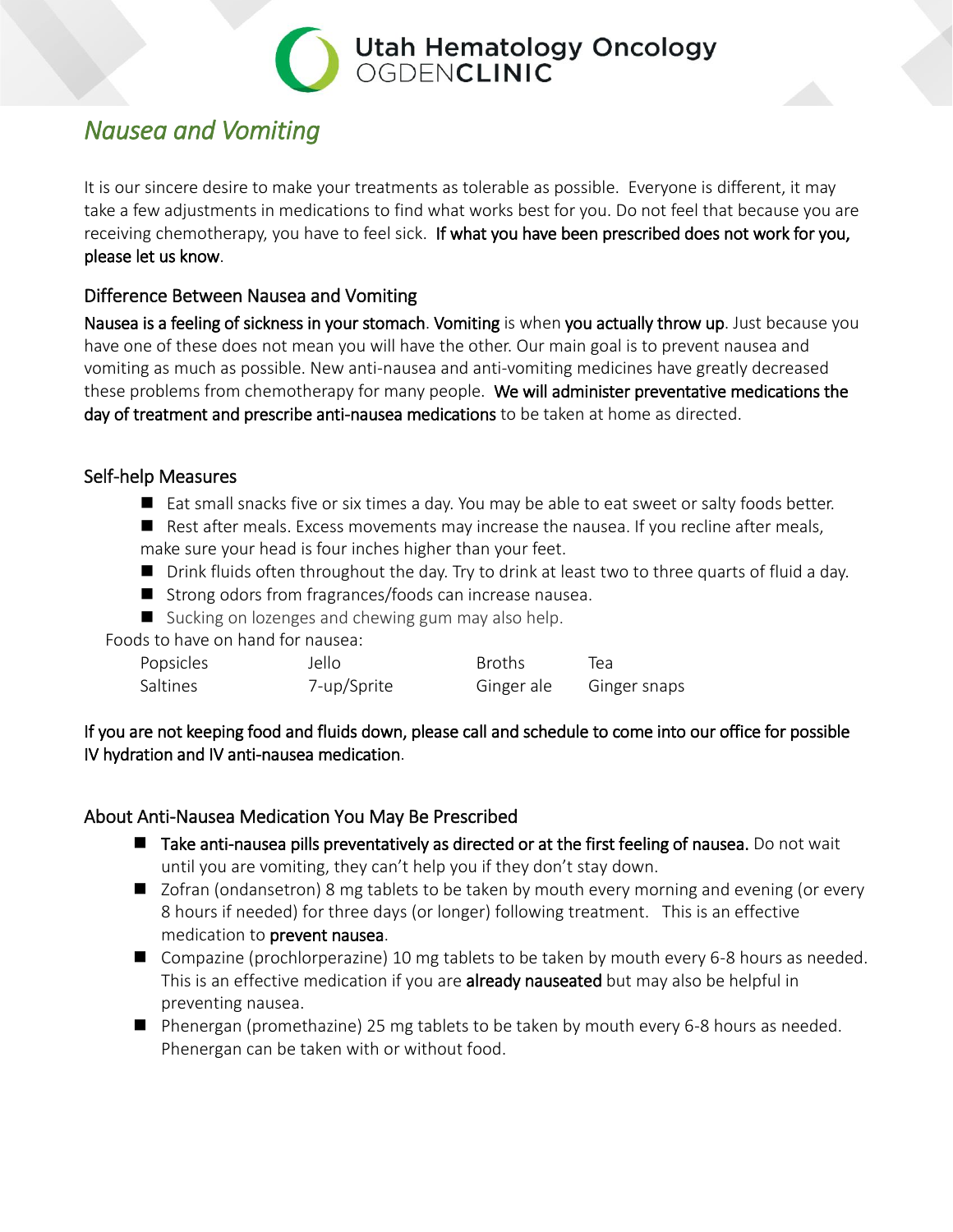### <span id="page-17-0"></span>*Mouth and Skin Care*

Some treatments are more likely than others to cause mouth sores (also called mucositis). It is known that a good oral care regimen can help in preventing or decreasing the severity of mucositis and can help prevent the development of infection through open mouth sores. The mainstay of an oral care regimen is mouth rinses, and numerous studies have determined that just plain old salt water is the best and most cost effective mouth rinse available. A mouth rinse aides in removing debris and keeping the oral tissue moist and clean.

#### <span id="page-17-1"></span>Mouth Care

- $\blacksquare$  Rinse mouth (swish and spit) before and after meals and at bedtime with either:
	- o Normal saline (1 tsp of table salt to 1 quart (32 oz.) of water)
	- o Salt and soda (1 tsp of salt and 1 tsp of baking soda in 1 quart of water)
	- o (Mix fresh batch daily)
- $\blacksquare$  Brush with a soft bristle toothbrush and warm water.
- Use only alcohol-free mouthwashes (unless prescribed by your oncologist.)
- $\blacksquare$  Keep lips moist with a soothing lip balm.
- Drink approximately eight, 8 oz. glasses of fluid a day -- unless you are on a fluid restriction prescribed by your doctor.
- If you have dentures, remove and rinse your mouth every four hours. If a sore develops and your dentures irritate it, remove dentures except for eating.
- Floss regularly and gently. If your gums become painful or if any bleeding starts, stop flossing.
- Dental care of any kind is best done before you begin chemotherapy. If it is needed during your treatment, please check with your oncologist first.
- Avoid irritating foods such as extremely hot foods (temperature); extremely acidic or spicy foods (tomatoes, grapefruits, oranges, Mexican foods); hard or sharp foods (dry toast, pretzels, etc.)

If you are having problems with mouth sores, please notify our staff as we may need to intervene with additional medications.

#### <span id="page-17-2"></span>Skin and Nail Care

Skin reactions to drug therapy are extremely common. All drugs may induce skin reactions, although if they do occur they are **usually mild**, however, some skin reactions are serious and potentially lifethreatening. Because of this, all drug-associated rashes should be reported to your health care professional for evaluation.

Sunscreen- In general, treatments may make you much more sensitive to the sun. You can experience a severe burn in a short period of time. Remember, sunscreen should be applied 30 minutes before you are in the sun. A sunscreen of at least SPF 15-30 is recommended.

Nail changes are common during chemotherapy and can include the development of lines as well as changes in the color or shape of your nails. The loss of nails may also occur, especially with chemotherapy drugs such as taxanes.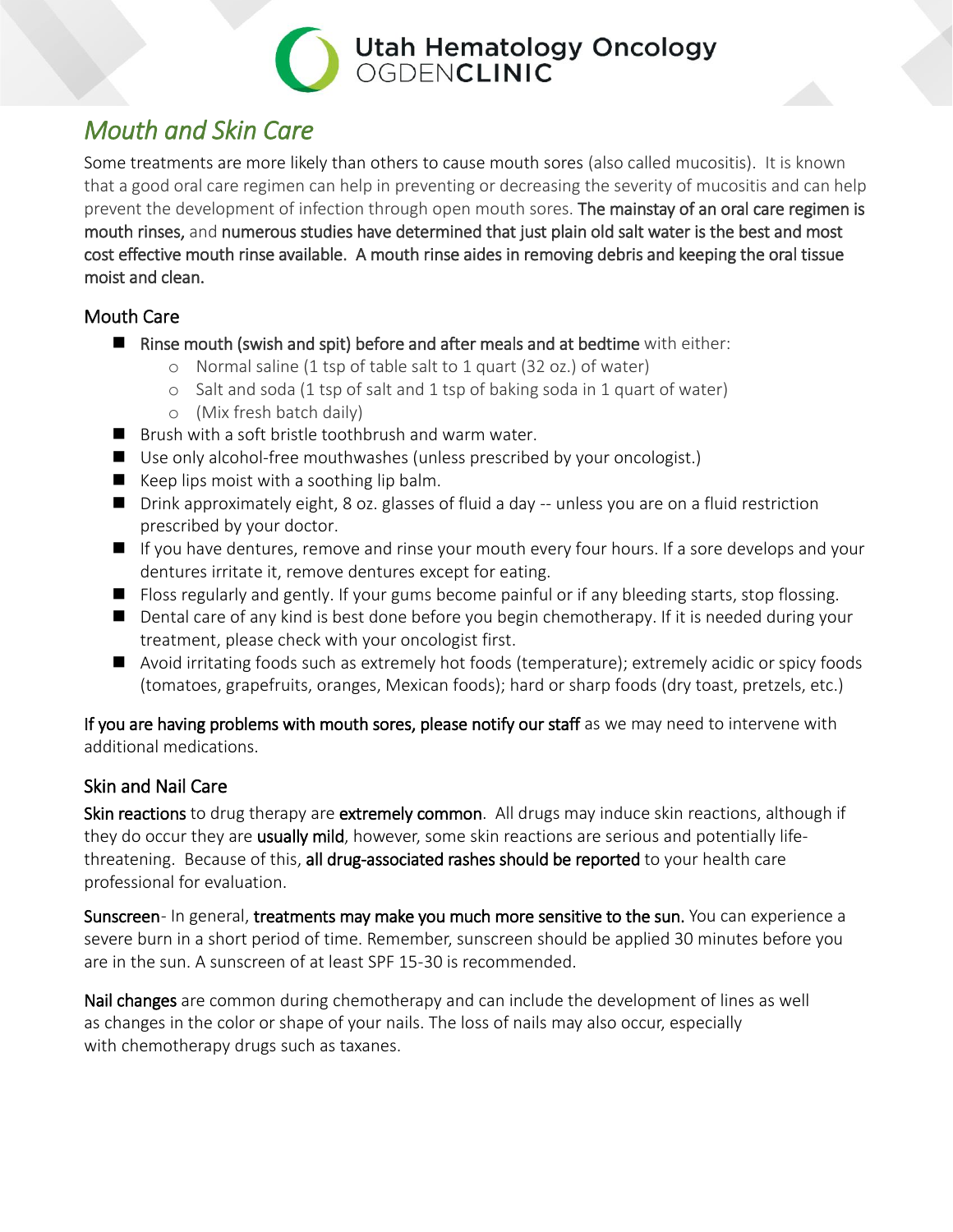

### <span id="page-18-0"></span>*Diarrhea*

Some treatments are more likely to cause diarrhea than others. Diarrhea is frequent soft or liquid stools with or without discomfort. Our concern is for you to maintain adequate hydration since **diarrhea can** lead to dehydration, drink 8-10 glasses of liquid a day. Diarrhea can also result in poor nutrition and sore, tender skin around your rectum. This all can weaken your body's ability to recover from your treatments.

- Generally, diarrhea is considered to be more than three loose or watery stools a day. You know what your normal bowel pattern for you. Call us and report if more than 3-4 liquid bowel movements in a 24-hour period.
- The following foods can make the diarrhea or cramping worse: fatty, fried or greasy foods, spicy foods, high-fiber foods, bran and some cereals, raw fruits and vegetables, dried fruits, beans, popcorn, nuts, and chocolate.
- The BRAT diet can be helpful as noted below, and slowly add back other foods.

Depending on the severity of your diarrhea, your physician may suggest a medication like Imodium. See below for dosing recommendations as it is different than package directions.

#### Immodium (loperamide):

Take 2 caplets (4 mg) first episode of diarrhea. Then 1 caplet (2 mg) every 2 hours (or 1 with each episode of loose stool)

May take up to 8 tablets (16 mg) daily

BRAT Diet-

**Bananas**  Rice (white) **Applesauce** Toast (white)

Keep a record of how many stools you have and how much anti-diarrheal medicine you take. This will be helpful for future occurrences. Other medications such as Lomotil or Paregoric may be added if needed.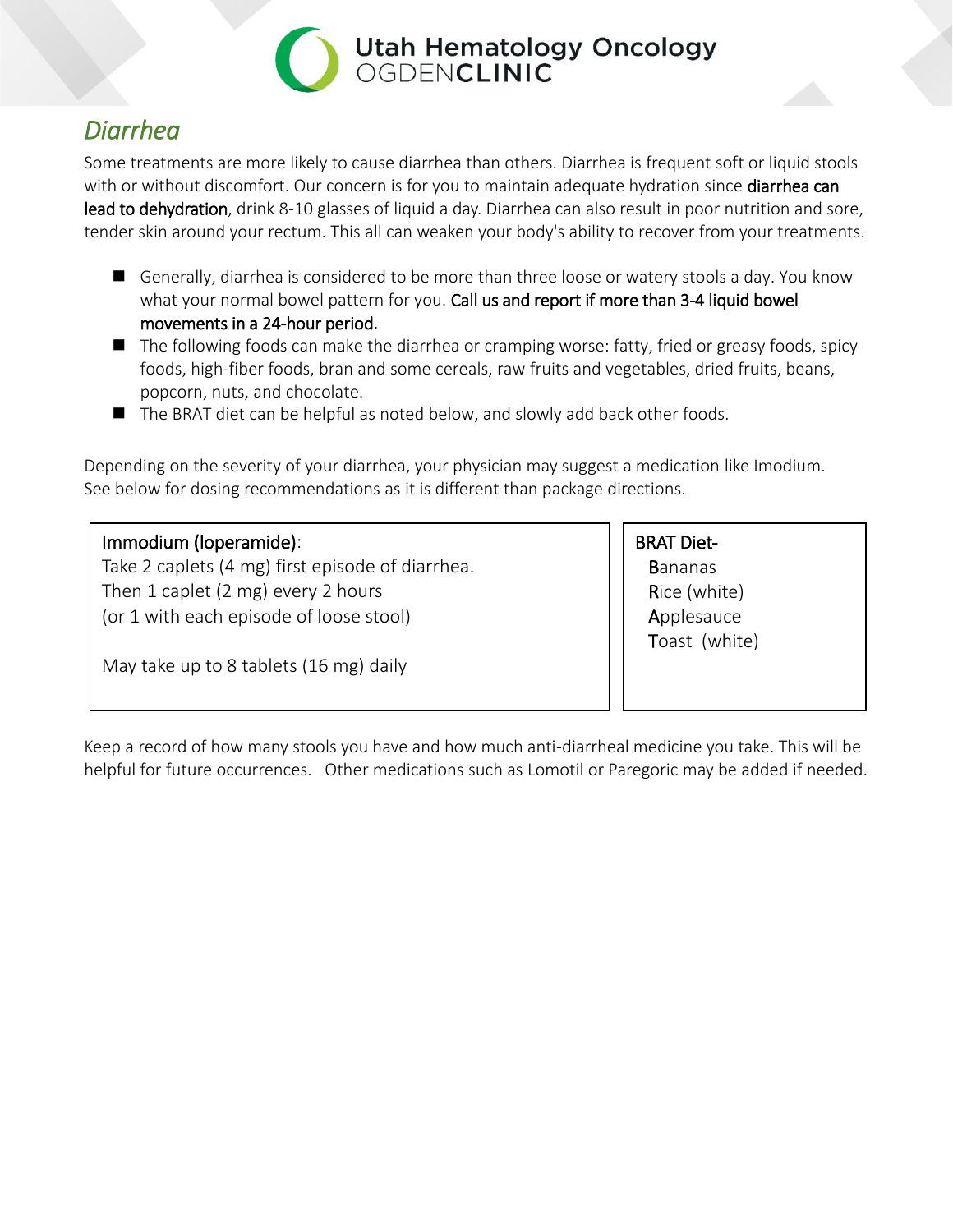

### <span id="page-19-0"></span>*Constipation*

Constipation can also be a side effect of some treatments along with pain medications. Decreased activity, decreased fluid intake, or decreased nerve stimulus to your bowel because of a medication can leave you constipated.

Constipation is defined as irregular or infrequent hard stools that cause discomfort. You know what is normal for you. It may be normal for you to have a stool every second or third day. If your stool is not hard and does not cause you discomfort, you are not constipated. However, if you generally have a stool every morning and you miss a day you might consider some action.

To help prevent or deal with constipation:

- **Increase fluid intake.**
- Increase fiber in your diet.
- $\blacksquare$  Respond to the urge to go to the bathroom.
- Avoid cheese, chocolate and eggs.
- $\blacksquare$  Increase your activity, if possible.
- If you are taking a prescription of pain medicine, you should also take a stool softener daily such as Colace (Docusate sodium). Laxatives such as Miralax (Polyethylene Glycol), Milk of Magnesia, or Senna may also be recommended. Ask your doctor or nurse.
- Do not use an enema without your doctor's approval.

Call us if:

- You are concerned about your bowel status.
- You are oozing liquid stool.
- You start vomiting, feel nauseated and have not had a stool for more than three days.
- Your stomach is distended, feels very full or hard.
- You notice any blood in your stool.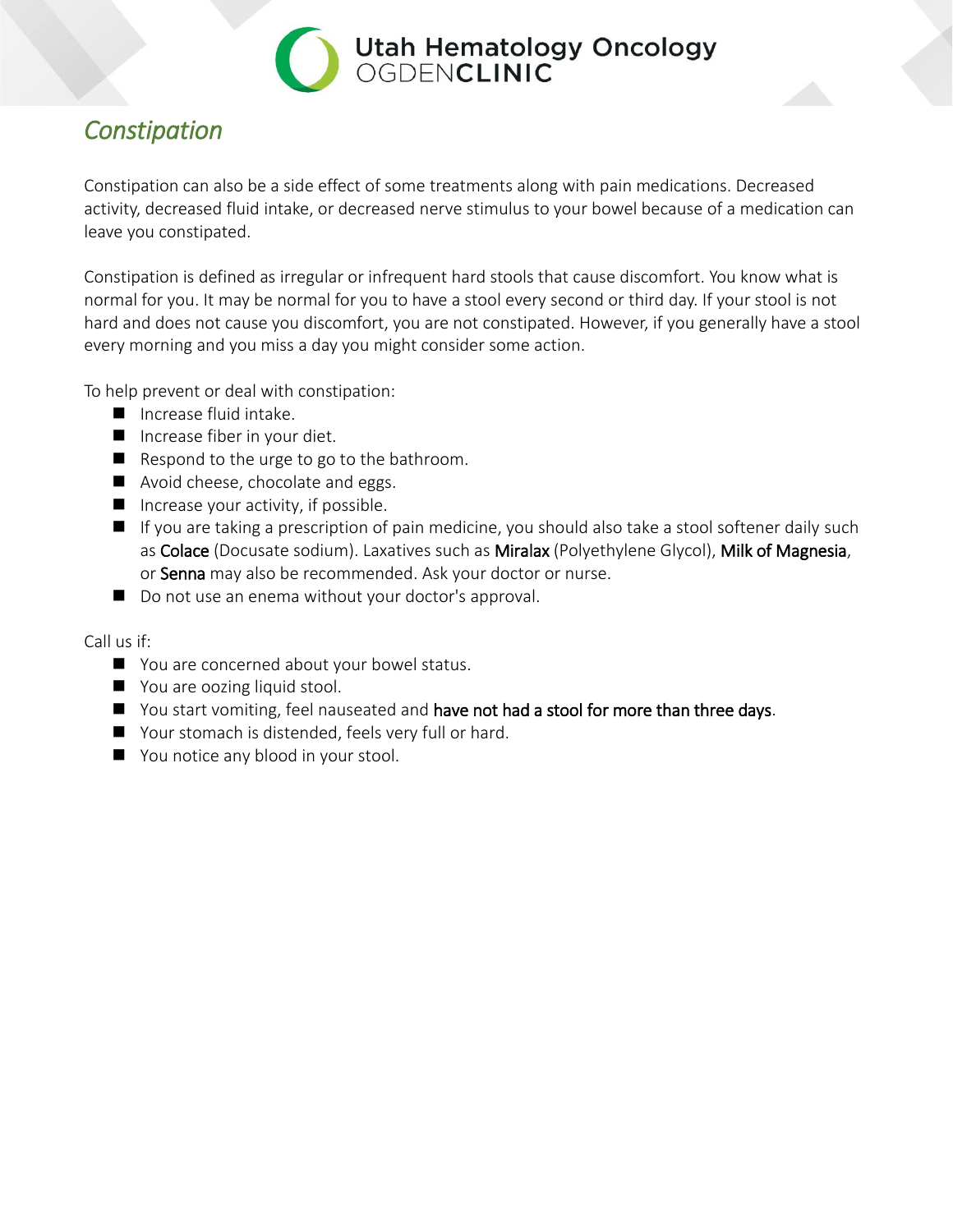

### <span id="page-20-0"></span>*Blood Tests and Anemia*

A blood sample is usually taken before each treatment. Sometimes it is necessary to test your blood more frequently. If, in between treatments, you are feeling especially fatigued, it may be necessary to come in before your next scheduled appointment to have your blood tested.

In most cases, the blood counts we follow are the white blood cell count (infection fighter, normal 4.8 to 10.8), hemoglobin (carries oxygen throughout your body, normal 12.0 to 18.0), and your platelet count (this cell helps produce a clot and/or prevents bleeding problems, normal 130,000 to 440,000). Often we do not see normal levels because of the disease process. More importantly, we compare the blood counts to previous results to identify changes.

#### <span id="page-20-1"></span>What Happens to My Blood Counts After Chemotherapy?



How low a blood count goes, how quickly it drops, and how quickly it recovers, are to some extent an individual matter. The average number of days to the lowest blood cell count is approximately 14 days. The average recovery period is another seven days. Chemotherapy is not given again until the blood counts recover to a safe level.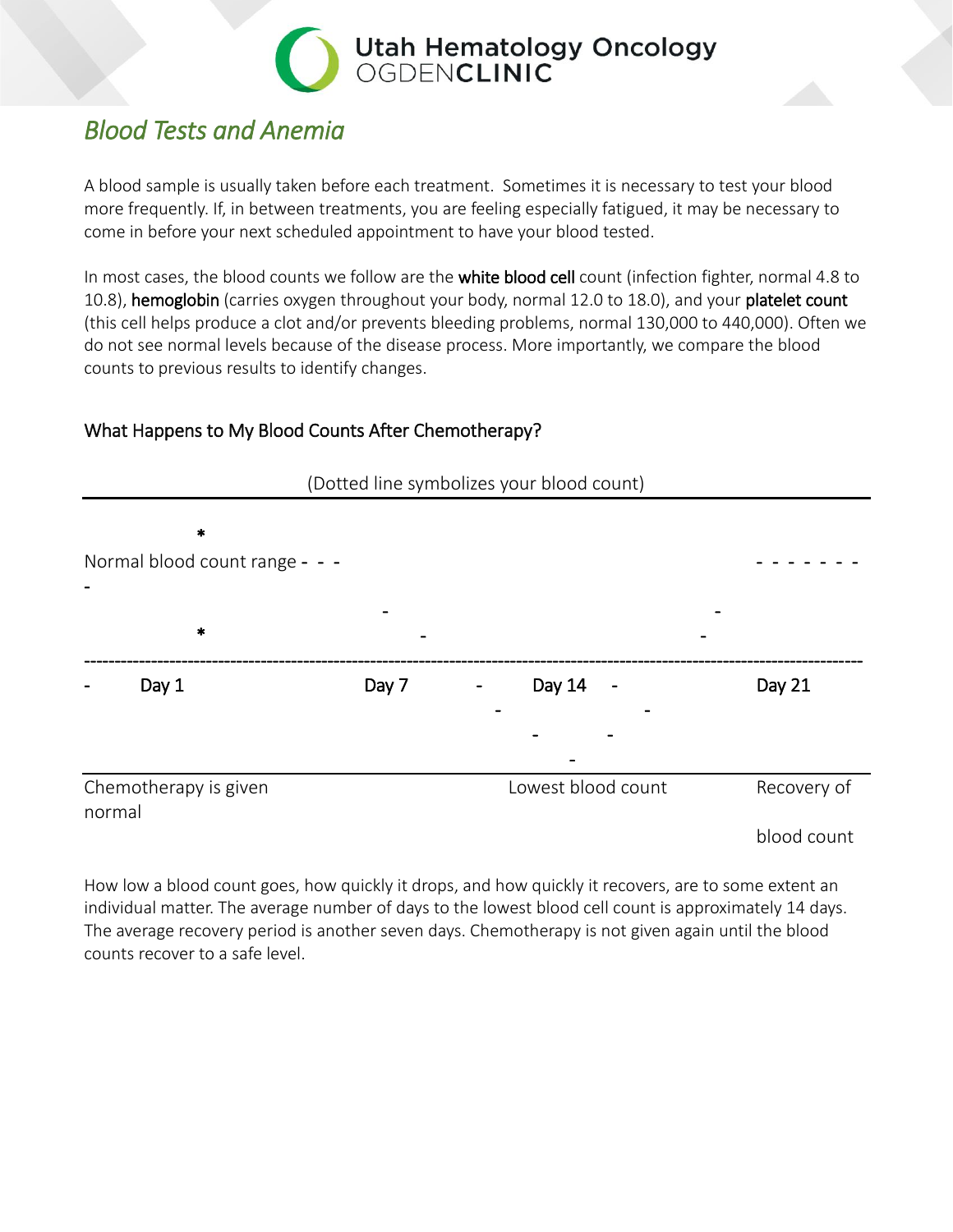

#### <span id="page-21-0"></span>Anemia

The word "anemia" means that the hemoglobin or red blood cell count is lower than normal. Hemoglobin carries oxygen around in your blood. When your hemoglobin is low, your energy level is also low. The main reason for anemia after chemotherapy is simply that the drugs have destroyed more red blood cells than your body is able to replace. The supply is less than the demand. Anemia does not always occur. If it does, it is usually only for a short period of time until your bone marrow is able to make enough blood cells to meet the demand. Occasionally, a blood transfusion is necessary, but this is not a common occurrence. Generally, transfusions are considered when the hemoglobin level is below 7, but this can vary for each patient. Usually people tell us they feel tired. Occasionally, people complain of other symptoms like shortness of breath or feeling their heart pounding in their ears. Energy conservation is the best thing you can do to deal with anemia. Limit your activities and rest frequently.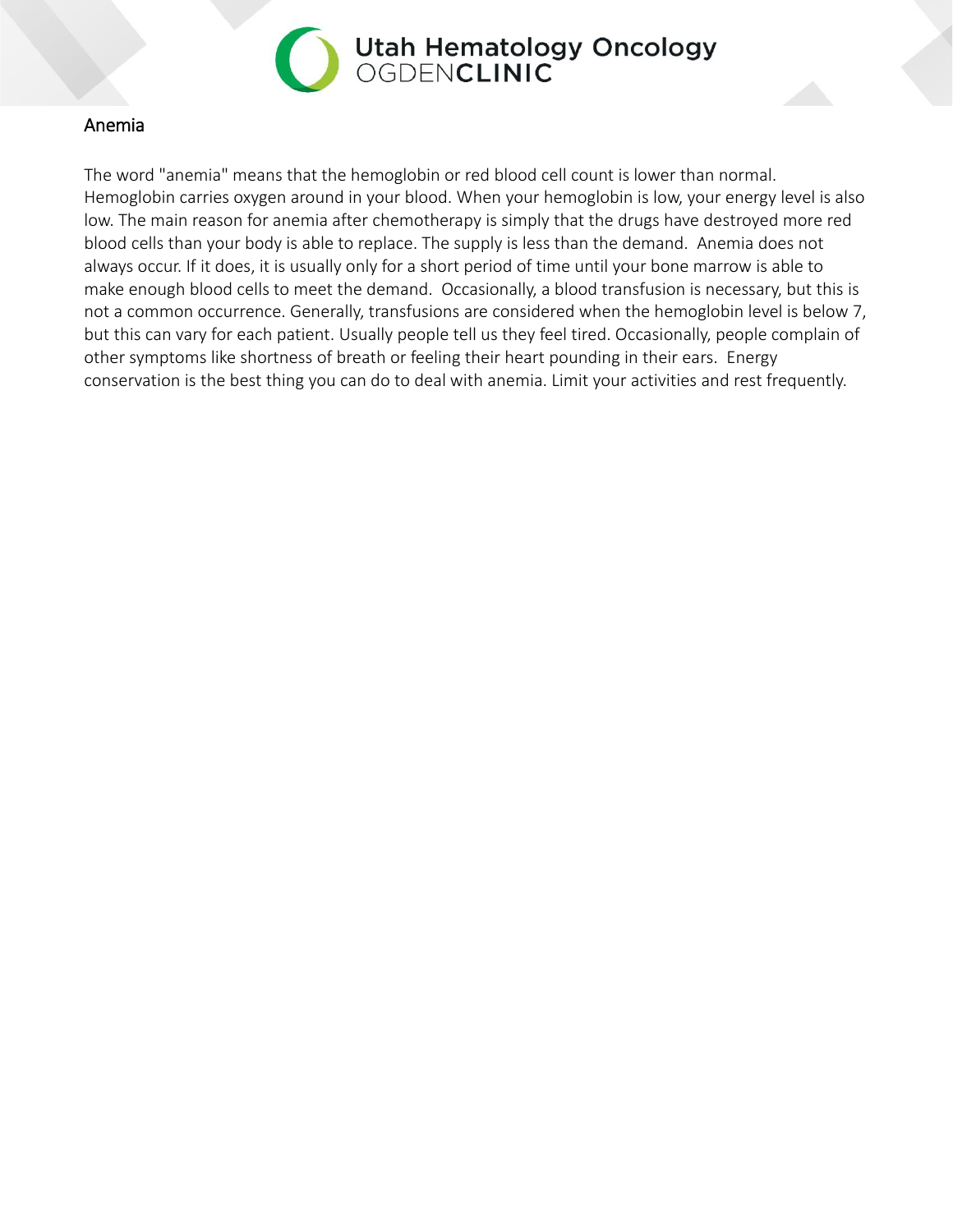

### <span id="page-22-0"></span>*Exercise and Staying Active*

If you have been recently diagnosed with cancer or are undergoing treatment, it's important to take special care of yourself. Studies show that one of the best ways to do this is to stay physically active. That doesn't, of course, mean you should run a marathon or scale a mountain, but it's wise to **add some form** of regular exercise to your daily life--even during cancer therapy. Moderate aerobic exercise, such as riding a stationary bicycle or taking a daily walk, coupled with the use of light weights for strength training, can enhance physical well-being and spur recovery.

Exercise reduces fatigue and elevates mood. Research has demonstrated that those who moderately exercised regularly had 40% to 50% less fatigue, the primary complaint during treatment. Exercise is known to improve cardiovascular function and to protect bones. It also elevates mood, offering drugfree relief for the feelings of depression that may accompany a cancer diagnosis. It can also help with constipation.

Finally, exercise **helps control weight**-- a crucial factor, as studies have shown that gaining weight during and after treatment raises the risk of a cancer recurrence, particularly for breast, colon and prostate cancers.

#### <span id="page-22-1"></span>When to Begin

The sooner you start exercising, the better you'll feel, the fewer medications you're likely to need, and the lower your risk will be for complications. Consider starting an exercise routine before treatment gets underway- especially if you have been inactive. You may start slowly and progressing incrementally. Depending on fitness and comfort level, some people may want to start with a 10-minute walk around the block; others may find they can exercise for 20 minutes (or longer) right away.

Your goal should be at least 30 minutes of aerobic exercise five days a week or more. If you do not have the energy to exercise a full half hour, break it up; try three 10-minute walks during the day.

#### <span id="page-22-2"></span>Additional Suggestions for Activity

If you do not have the energy to exercise a full half hour, break it up; try three 10-minute walks during the day.

- Make exercise enjoyable; recruit a walking partner or listen to music with headphones while on a recumbent bike or treadmill.
- Dress comfortably and drink plenty of water.
- Warm up by swinging your arms or marching in place and cool down with gentle stretches.
- $\Box$  Do some gardening or house cleaning  $-\text{both}$  provide physical workouts.
- **Consider yoga and tai chi**; though not aerobic, they integrate movement and meditation and enhance wellness.
- Look for programs designed for cancer patients. Some health clubs and hospitals offer exercise classes that address the challenges and needs of people with cancer.
- Ask about a referral to **cancer rehabilitation** therapy.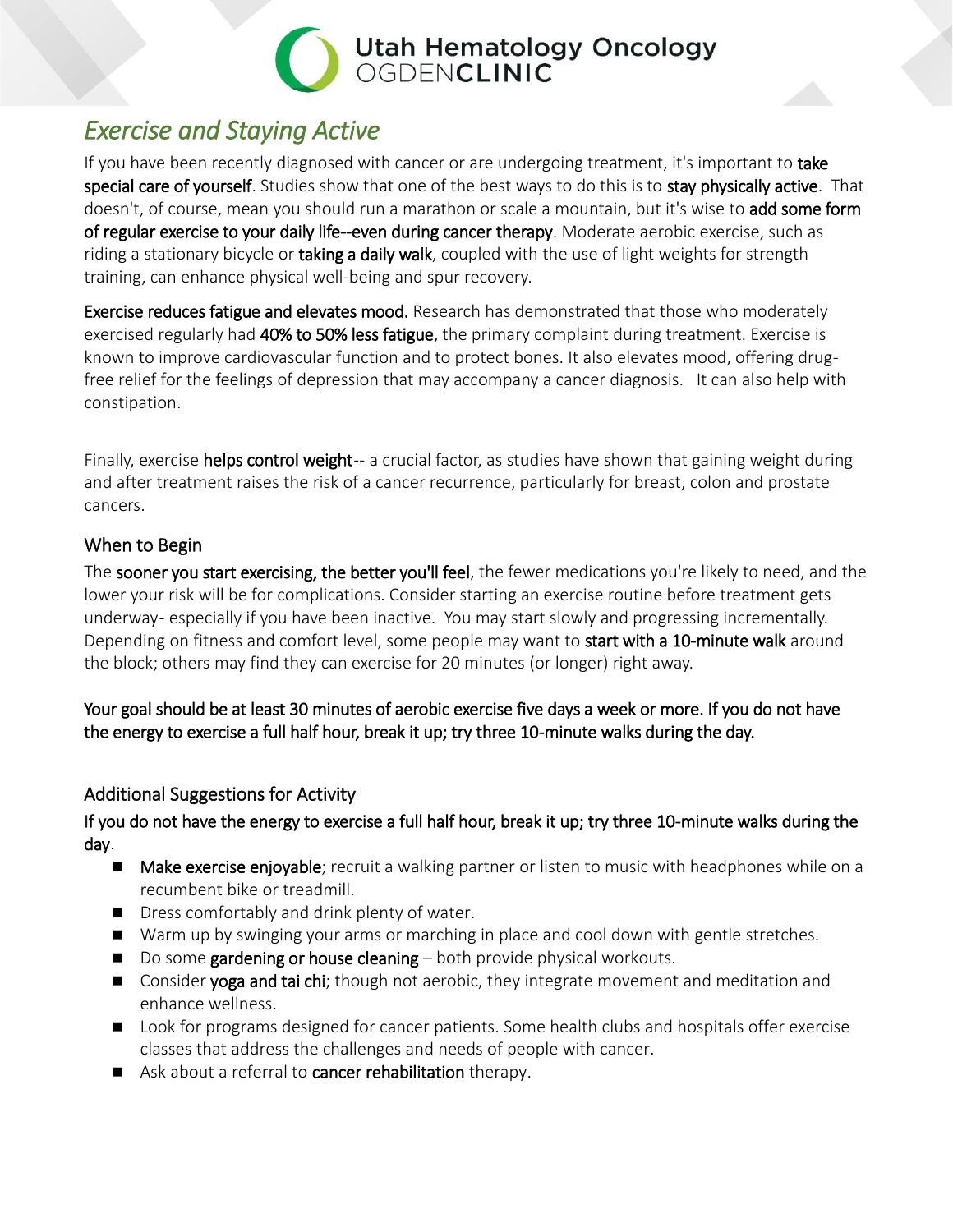- If on radiation therapy, avoid swimming pools; they can expose you to bacteria that may cause infections and the chlorine may irritate radiated skin.
- **E** Listen to your body; do not exercise if you are not feeling well or running a fever.
- **But be cautious:** if you try to do too much, you may become discouraged and stop exercising altogether. On the other hand, if you were a regular at the gym before cancer, you may have to lower the intensity of workouts.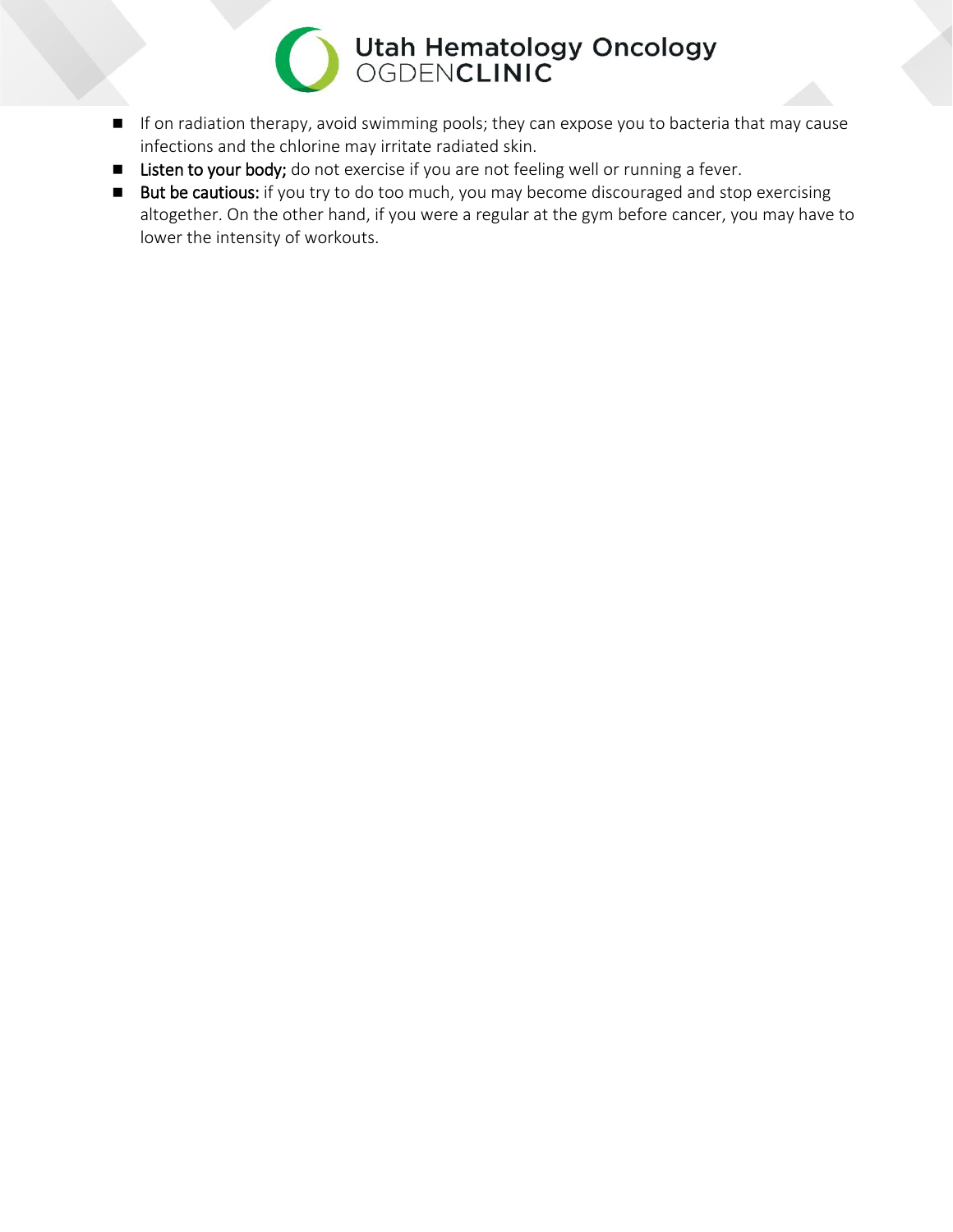### <span id="page-24-0"></span>*Emotional Changes and Fatigue*

When someone is diagnosed with cancer, that person's entire collection of relationships is affected. It is said that the way you have tried to cope with other stressful times will be the way you try to cope with your illness and its treatment. This can be true for everyone involved.

Keeping family and friends informed and sharing how you feel will help you and may also help them to cope. Find a few special people to be your partners. They can help by listening, bringing you to appointments, helping with errands or other responsibilities. Try keeping a diary of what is going on and how you feel. This may increase your sense of control and help to put things in perspective. It is a welldocumented fact that people who try and hide their illness and have no extra emotional support do not fare as well as those with at least one confidant.

You will have good days and bad days. Take them one at a time. Set small, realistic goals for yourself each day. Do not consume yourself with anger over things you cannot control. Your energy needs to be focused on what is good for you.

Sometimes support groups may be helpful. You may ask the nurses and scheduling staff for information on what is available in your area. One out of three people develop some type of cancer. It is not something to be ashamed of or feel guilty about, but something to be informed about. There are more successful treatments now than ever before. We are committed to help you by offering the best medical treatment possible.

#### <span id="page-24-1"></span>Relationships

Your spouse or most intimate friend might find they just don't know what to say. You might, however, find they are the only one who really listens. Remember that your illness affects all who love you. They too might feel angry, sad, confused or helpless The best practice is to be as honest as possible about your feelings. Accept the feelings of others and surround yourself with people who care about you.

Personal counseling to help you deal with all that is changing may be very beneficial. It is not a sign of weakness to reach out for help but rather a sign of strength. Having the support of at least one person during your treatment course is a proven advantage.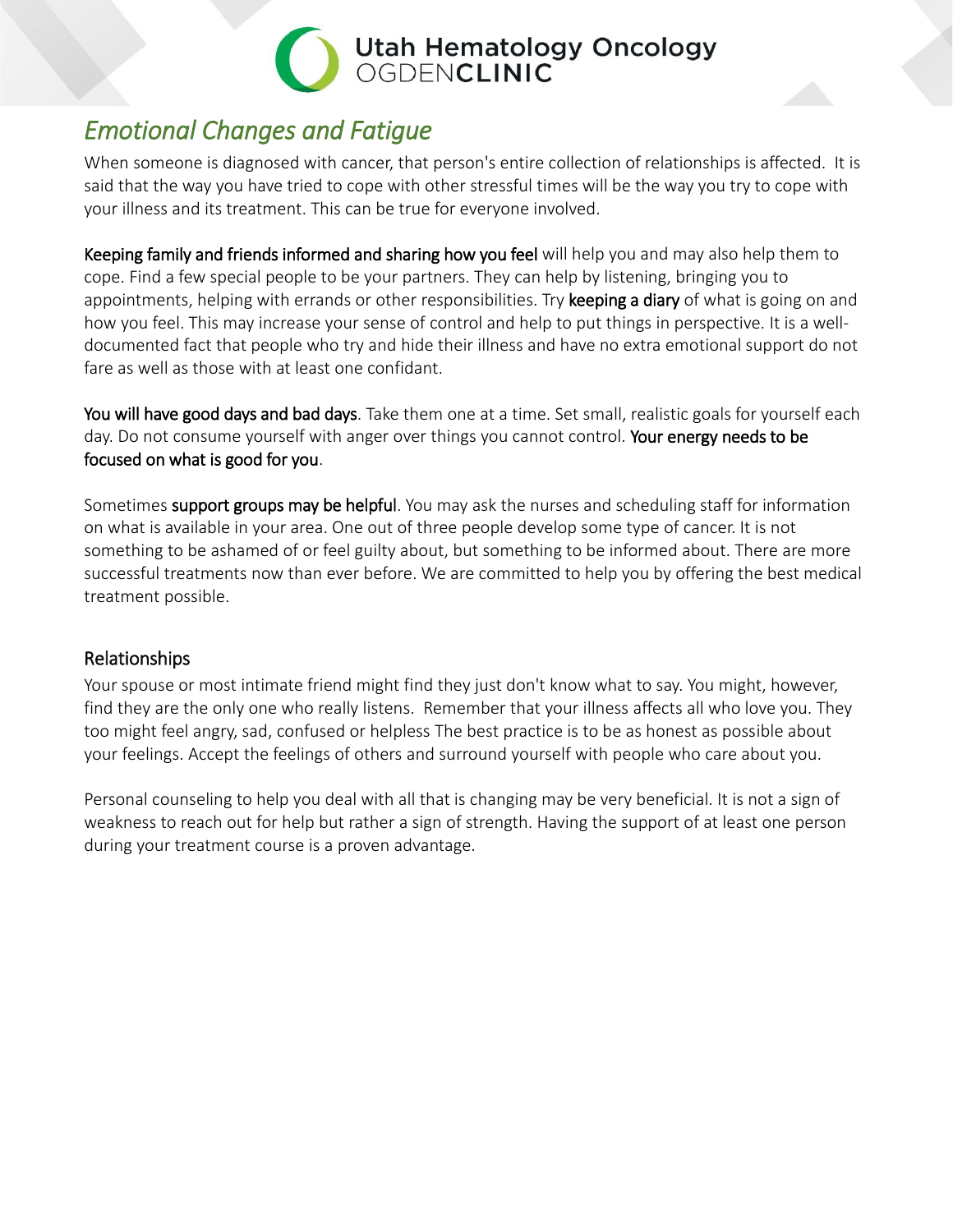

#### <span id="page-25-0"></span>Sexual Intimacy

Couples may wonder about their sexual intimacy. Treatment itself can decrease your libido for a period of time, you may not feel interest in your partner's needs. Talk with your partner -- tell her or him how you feel. Good communications is an important part of maintaining a healthy sexual relationship with your partner. Vaginal dryness may also be a consequence of lowered hormone levels. A water-based vaginal lubricant may help. Sexual intercourse may not be an option for a while. Explore other ways to be intimate.

If you are receiving chemotherapy, remember that bodily secretions, especially urine, are considered to have the chemicals present for up to 48 hours. Please ask your medical staff for guidance if you have any questions.

#### <span id="page-25-1"></span>Fatigue

Fatigue is a feeling of weakness, lack of energy and/or an increased need for sleep. For a long time, fatigue was not identified as a side effect of chemotherapy. This left people unprepared to deal with it, and they were discouraged because they did not understand why they felt so tired.

Your body has a lot of hard work to do after chemotherapy. It must get rid of the old cells and begin to make new ones. You can help your body deal with this demand by:

- Eating well
- Resting between periods of activity
- Decreasing the demand you place on yourself
- Discussing how you feel with your family and friends

Chemotherapy is not the only cause of fatigue. Fatigue may result from stress, depression, pain, anemia, fear or a sudden change in your lifestyle. Talk with your doctor or nurse to help identify the possible cause and then to work on possible solutions. It may be very easy to help you feel a lot better or it may be a temporary side effect you may need to adapt to until the demands of both the chemotherapy and the cancer are decreased.